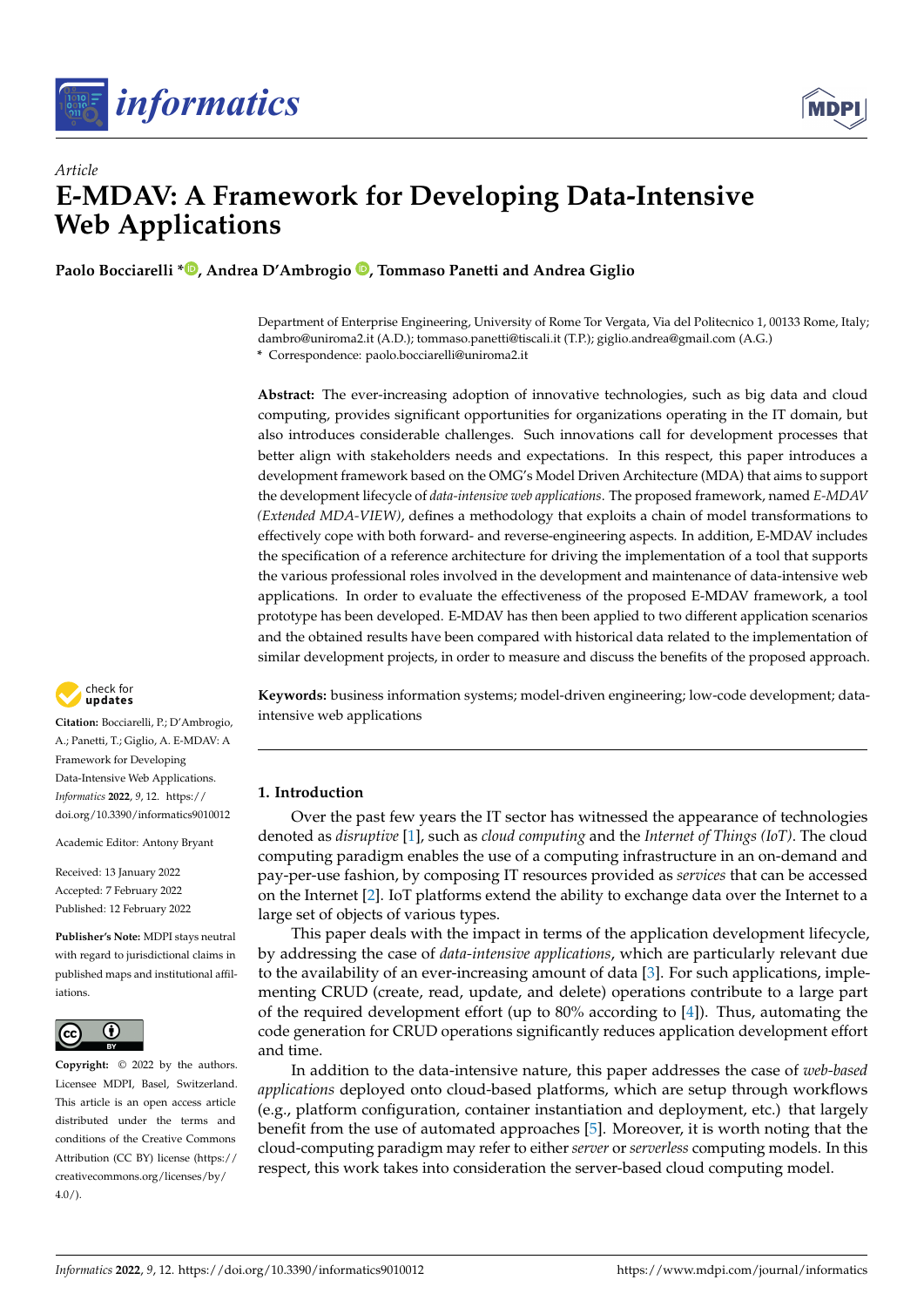Finally, data-intensive web applications are also characterized by frequently changing user requirements, which require the adoption of rapid (i.e., largely automated) development processes to properly face the regular (up to weekly or daily) delivery of application releases, especially when cloud resources are involved [\[6\]](#page-19-1). This has led to the introduction of the so-called *DevOps* approach, which reduces the gap between development and operation phases by supporting a continuous delivery paradigm [\[7,](#page-19-2)[8\]](#page-19-3).

In this context, the adoption of the aforementioned technologies bring significant opportunities for dealing with the inherent characteristics of the addressed data-intensive web applications, but also introduce the following challenges in terms of cost-effectiveness:

- The application development process shall be appropriately tailored to effectively take advantage of using a service-oriented approach in the cloud;
- The development and configuration of a complex web application, which includes various components (middleware, databases, application services, etc.), and its deployment on a cloud-based execution platform, require heterogeneous skills;
- Developing the executable code to create (as well as read from and write to) large databases consisting of a wide set of tables and fields, is a repetitive and effortconsuming activity that can easily be error-prone if carried out manually;
- The testing environment usually requires a huge hardware resources stack for replicating the operation environment due to the large amount of data stored in the databases;
- Traditional software development approaches might fail when smooth cooperation between development and IT operations are required to achieve frequent releases and reduce the time to market.

In order to properly address such challenges, this paper introduces *E-MDAV (Extended MDA-VIEW)*, a development framework that yields a significant degree of automation in the lifecycle of data-intensive web applications. The E-MDAV framework extends a previous contribution (see Section [2](#page-2-0) for further details) and is inspired by DevOps approaches. The increased degree of automation is obtained using principles, methods, tools and standards introduced by *Model Driven Architecture (MDA)* [\[9\]](#page-19-4), the framework promoted by the Object Management Group (OMG) to address model-driven software development.

This paper addresses methodological-, design- and validation-related perspectives.

From the methodological perspective, E-MDAV introduces a methodology that aims to effectively support the involved stakeholders in addressing the aforementioned challenges, by providing automation and guidance throughout the application development process.

Specifically, the methodology, which is discussed in detail in Section [5,](#page-8-0) aims at pursuing the following goals, as further detailed in Section [5.2:](#page-9-0)

- Ease the application development by introducing appropriate model-driven transformations for generating implementation stubs, test artifacts and configuration files;
- Exploits *model-to-text* transformations for supporting the development of optimized CRUD operations;
- Provide actual guidance for enacting a continuous delivery approach, that is, for handling the development, integration and modification of the various application's releases, as prescribed by the DevOps methodology.

Specifically, the proposed methodology addresses both forward- and reverse-engineering activities, as explained below:

- When applied to *forward-engineering* activities, the model transformation chain at the basis of E-MDAV enables developers to generate and deploy the required executable application from the specification of the conceptual *data model*, which is specified in UML. Specifically, the automated code generation addresses the development of both the application and the database schema, as well as the deployment over a cloud platform, thus avoiding the execution of effort-consuming and error-prone manual activities;
- When applied to *reverse-engineering* activities, the proposed methodology allows for the generation of the conceptual data model from an existing physical database. Such a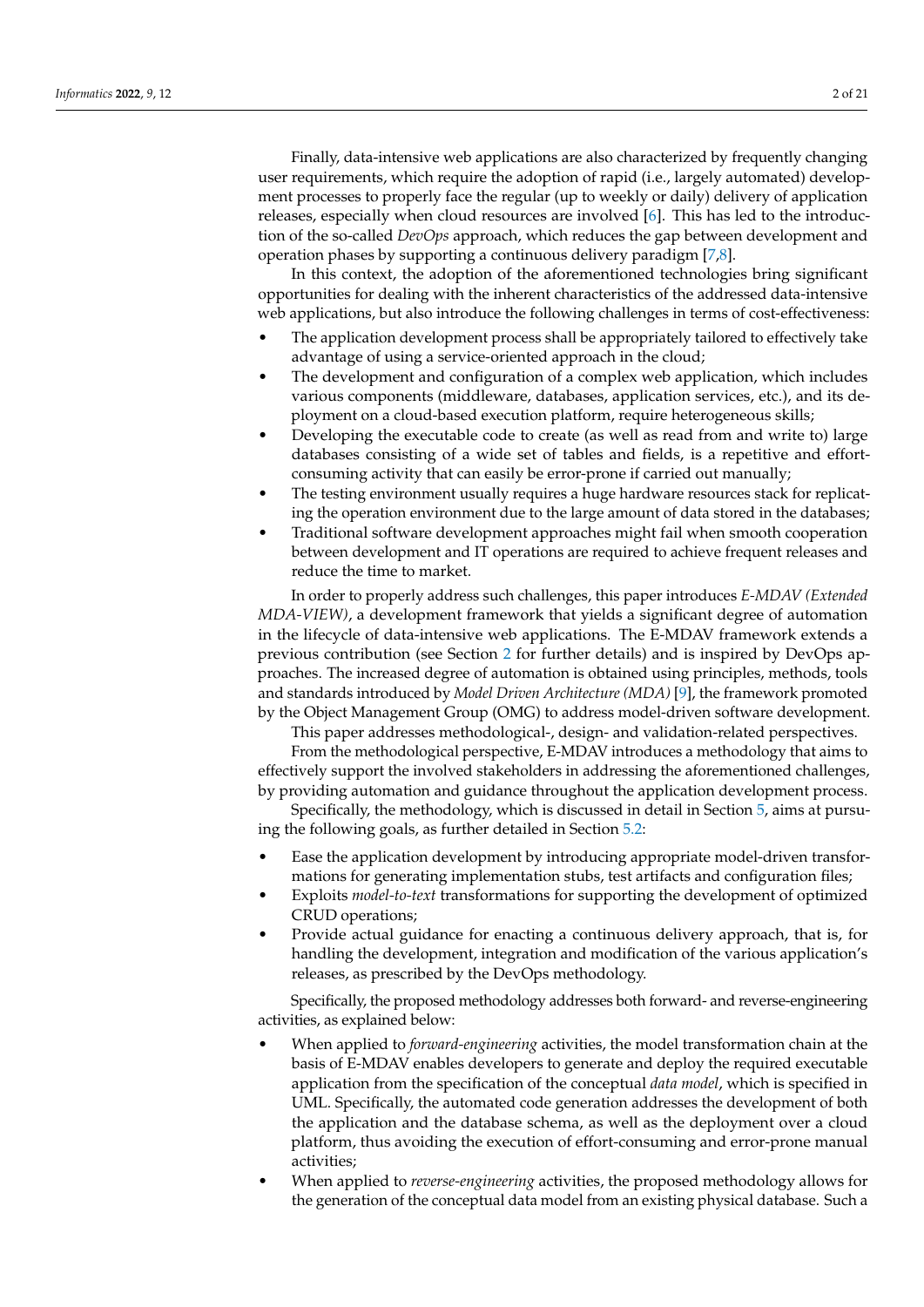feature helps with achieving consistency between the physical database and its related conceptual data model, thus providing effective support to maintenance activities.

From the design-related perspective, this work introduces the reference architecture of an MDA-compliant tool, which supports and partially automates the execution of the activities under the responsibility of various stakeholders. Since *automation* is one of the pillars of *continuous integration* (CI) and delivery [\[7\]](#page-19-2), the adoption of MDA's standards allows for the specification and implementation of relevant model transformations that automates several activities of the proposed methodology.

Finally, under a validation perspective, the paper discusses the application of a prototypal E-MDAV implementation to a real-world example.

In this respect, the adoption of an MDA-based approach gives *models* a primary role in E-MDAV. Models, which captures the stakeholders' requirements, actually drive the implementation of web applications as they are taken as input by a transformation chain in charge of generating the application code and the relevant configuration artifacts. On the other hand, appropriate reverse transformations allows stakeholders to keep models constantly aligned to the database schema of existing applications.

The nature of the proposed methodology makes E-MDAV a valuable tool for supporting the execution of rapid and frequent application releases. Moreover, it also allows developers to easily face any required changes on the database schema, by supporting the seamless regeneration and redeployment of the web application.

The rest of this paper is organized as follows: Section [2](#page-2-0) reviews relevant literature and positions the proposed contribution with respect to existing approaches. Section [3](#page-4-0) provides the required background concepts. Section [4](#page-7-0) discusses how the proposed framework addresses relevant challenges in the development of data-intensive web applications. Section [5](#page-8-0) illustrates the methodology at the basis of E-MDAV, while Section [6](#page-13-0) describes the reference architecture of a supporting tool. Section [7](#page-15-0) discusses the evaluation of the prototype E-MDAV implementation, and finally, Section [8](#page-18-4) gives concluding remarks, as well as directions for future work.

## <span id="page-2-0"></span>**2. Related Work**

The automated generation of applications is a research field largely investigated in the literature. *Scaffolding*, whose popularity has been pushed by the *Ruby on Rails* framework [\[10\]](#page-19-5), is a widely used approach for automated code generation. It makes use of a scaffolding engine to generate application code from a set of predefined templates and a specification provided by developers.

Increasing the level of automation throughout the application lifecycle is addressed by model-driven development approaches, which enhance the advantages of a traditional model-based approach (e.g., improved quality, enhanced communication and stakeholder engagement, increased productivity, enhanced knowledge transfer, and reduced risks) and also introduces appropriate model transformation for generating refined models and executable code from abstract models [\[11\]](#page-19-6). The adoption of such approaches leads to a different use of models that are no longer used only for specifying the system to be developed, but also to actually play a productive role in the development process.

The use of such approaches enables a radical shift in terms of modelling activities, from a strictly contemplative use of models to a more productive model use.

Specifically, this paper exploits MDA (Model Driven Architecture), the model-driven development effort promoted by the Object Management Group (OMG) [\[9\]](#page-19-4). MDA provides principles and standards to develop a software application by specifying and executing a set of model transformations, which take as input models at higher level of abstraction and yield as output models at lower level of abstraction, until an executable model of the application is obtained. The E-MDAV framework is inspired by MDA and introduces model transformation approaches for the automated development of data-intensive web applications.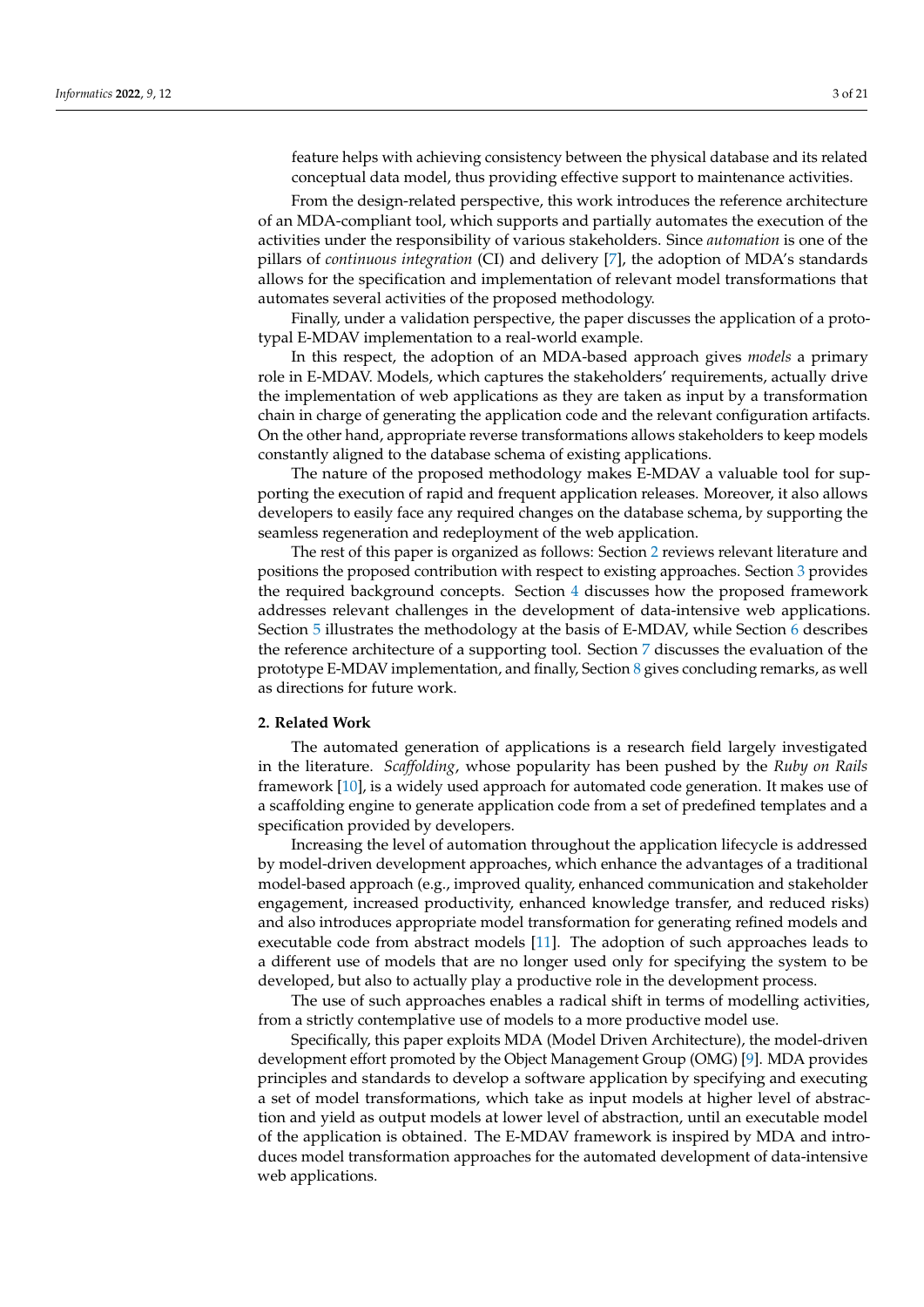In [\[12\]](#page-19-7), model-driven techniques are assessed in terms of the benefits they are intended to bring when applied to a database re-engineering process. The proposed method, which is applied to a relational data migration scenario, introduces appropriate *model-to-model* and *model-to-text* transformations to generate the database implementation starting from its relevant data model. Such an approach follows a *dumb-code* generation process, according to which an application source code is first generated and then manually compiled to produce the final executable application.

Differently from such an approach, E-MDAV allows users to directly generate the web-based application using a so-called *smart-code* generation process. In a smart-code generation process, the executable application is generated at run-time in a single step, without the need of manually compiling the source code, as shown in Figure [1.](#page-3-0) The benefits of smart-code generation are reduced system configuration effort, increased efficiency and effectiveness, limited know-how required for its use, and improved maintainability, since data model updates do not require a compilation activity to be carried out.

<span id="page-3-0"></span>

**Figure 1.** Dumb-code vs. smart-code generation [\[13\]](#page-19-8).

Several contributions can be found dealing with the adoption of MDA for supporting the application development lifecycle, such as  $[14–16]$  $[14–16]$ . In  $[14]$ , a model-driven approach for supporting the modelling of a complex system is presented. Specifically, the paper introduces MUVIEMOT, a set of domain-specific modelling languages for the specification and model-driven development of multiview modelling tools. In this respect, E-MDAV does not focus on multiview modelling of systems and mainly focuses on the development, deployment and maintenance of web applications. In [\[15\]](#page-19-11), an MDA extension, named Context-aware Quality Model Driven Architecture (CQ-MDA), is introduced to address quality control in pervasive computing environments. The proposed approach extends MDA and introduces two novel model layers to explicitly consider quality and resource awareness in the development process, namely the CPIM (Contextual Platform Independent Model) and the CPSM (Contextual Platform Specific Model), which extend the PIM and the PSM, respectively. Differently from such contributions, E-MDAV is based on a *tailoring* of MDA rather than an extension. The proposed methodology takes into consideration a PIMto-PSM transformation in order to support the automated generation of web application code. Furthermore, E-MDAV considers reverse-engineering issues to keep the application models aligned with the implementation.

In [\[16\]](#page-19-10), a model-driven approach for developing web applications is discussed. Specifically, the paper introduces a supporting tool, namely *Model-driven Architecture for Web Application (MoDAr-WA)*, which implements a complete transformation chain, from the highest MDA model layer, e.g., the Computation Independent Model (CIM) to the lowest one, e.g., the executable code. The obtained application implementation is shown to conform to the Model-View-Control (MVC) web paradigm. Differently, the E-MDAV methodology introduced in this paper allows for the generation of the entire web ap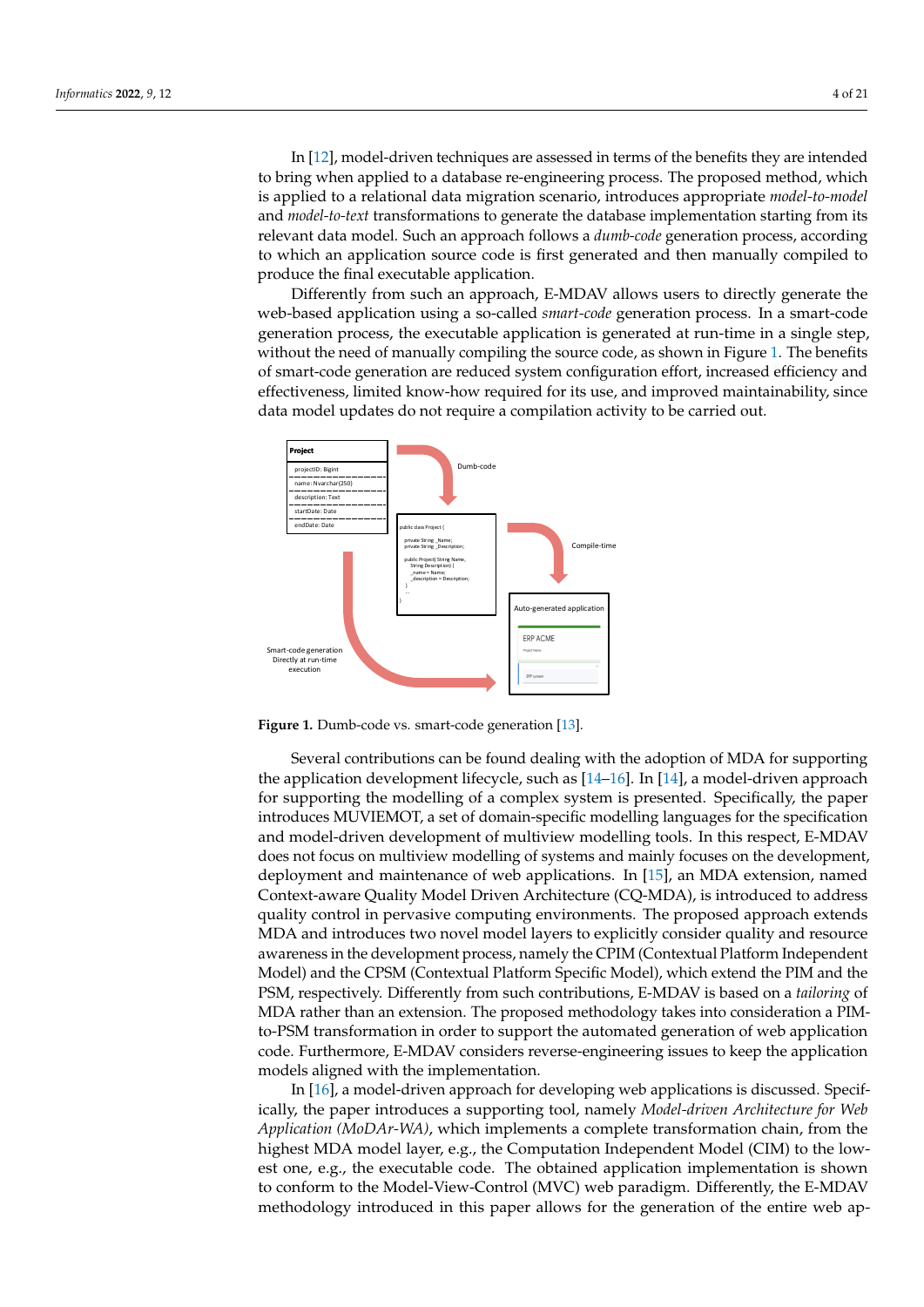plication (including the user interface) both in a forward-engineering approach, from a UML-based data model, and in a reverse-engineering approach, deriving such a data model from an existing database.

Among other relevant contributions, the need for concrete model-driven development approaches to support reverse-engineering activities has been underlined in [\[17\]](#page-19-12), which presents an extensive literature review to discuss the state of the art for what concerns the adoption of model-driven approaches to support reverse engineering.

Regarding modelling-related issues, the E-MDAV framework adopts UML (Unified Modelling Language), which is widely acknowledged as the standard modelling language for implementing model-based approaches in the software development field [\[18\]](#page-19-13). As stated in [\[19\]](#page-19-14), UML is a mature enabling tool for database design. The UML language enables conceptual, logical, and physical database definition, by use of its standard profiling-based extension mechanism, which enables the UML specification of ad hoc data definition languages (DDLs) for specific database management systems (DBMSs). Regarding the notation used for serializing data, physical database models share common features with XMI, the XML Metadata Interchange OMG's standard for exchanging metadata information via XML, as reported in [\[20\]](#page-19-15), where an XMI-based serialization has been adopted for reverseengineering purposes. E-MDAV makes use of both to extract the representation of the application model, in terms of UML classes, relationships, attributes, and additional model elements, and to use them to generate the web application at run-time.

Finally, as mentioned in Section [1,](#page-0-0) it is worth noting that E-MDAV extends the MDA-VIEW framework illustrated in a previous contribution [\[21\]](#page-19-16). The MDA-VIEW framework focuses on the automated generation of a web visual interface to an existing database. Thus, MDA-VIEW requires an existing database implementation from which a data model is first derived and then used for driving the generation of the web application code. In this respect, MDA-VIEW does not provide any support for ensuring the consistency among the several artifacts and between the model and the application. Differently, E-MDAV provides a complete MDA-based methodology that fully supports the development and maintenance of data-intensive web applications, taking into account both the forward- and the reverseengineering processes. The E-MDAV framework exploits a model transformations chain that significantly reduces the effort required for the generation and configuration of the target web application, ready to be deployed onto a cloud-based platform. E-MDAV has been inspired by DevOps' principles, to reduce the gap between development and operation stages and thus enact frequent release cycles. Moreover, differently from MDA-VIEW, the E-MDAV implementation is fully based on open-source technologies. Further details which clarify how E-MDAV overcomes the most relevant limitations of the previous MDA-VIEW framework are provided in Sections [5.1](#page-8-1) and [5.2.](#page-9-0)

# <span id="page-4-0"></span>**3. Background**

This section provides the necessary background about the main concepts at the basis of this paper, i.e., model-driven development, DevOps, and cloud computing.

#### *3.1. Model-Driven Development and Model-Driven Architecture*

*Model-driven development (MDD)* is an approach to software design and implementation that addresses the rising complexity of execution platforms by focusing on the use of formal models [\[22\]](#page-19-17). The founding pillars of MDD are constituted by model transformations. An appropriate chain of *model-to-model* and *model-to-text* transformations is specified and executed in order to progressively translate abstract models into more refined models until executable artifacts or models that meet the desired level of abstraction are generated.

One of the most important initiatives driven by MDD is the *Model Driven Architecture (MDA)*, the Object Management Group (OMG) incarnation of MDD principles [\[9\]](#page-19-4).

The Model-Driven Architecture prescribes that various models have to be specified throughout the application development lifecycle. Such models, which provide different views of the system, are specified from viewpoints focusing on particular system concerns.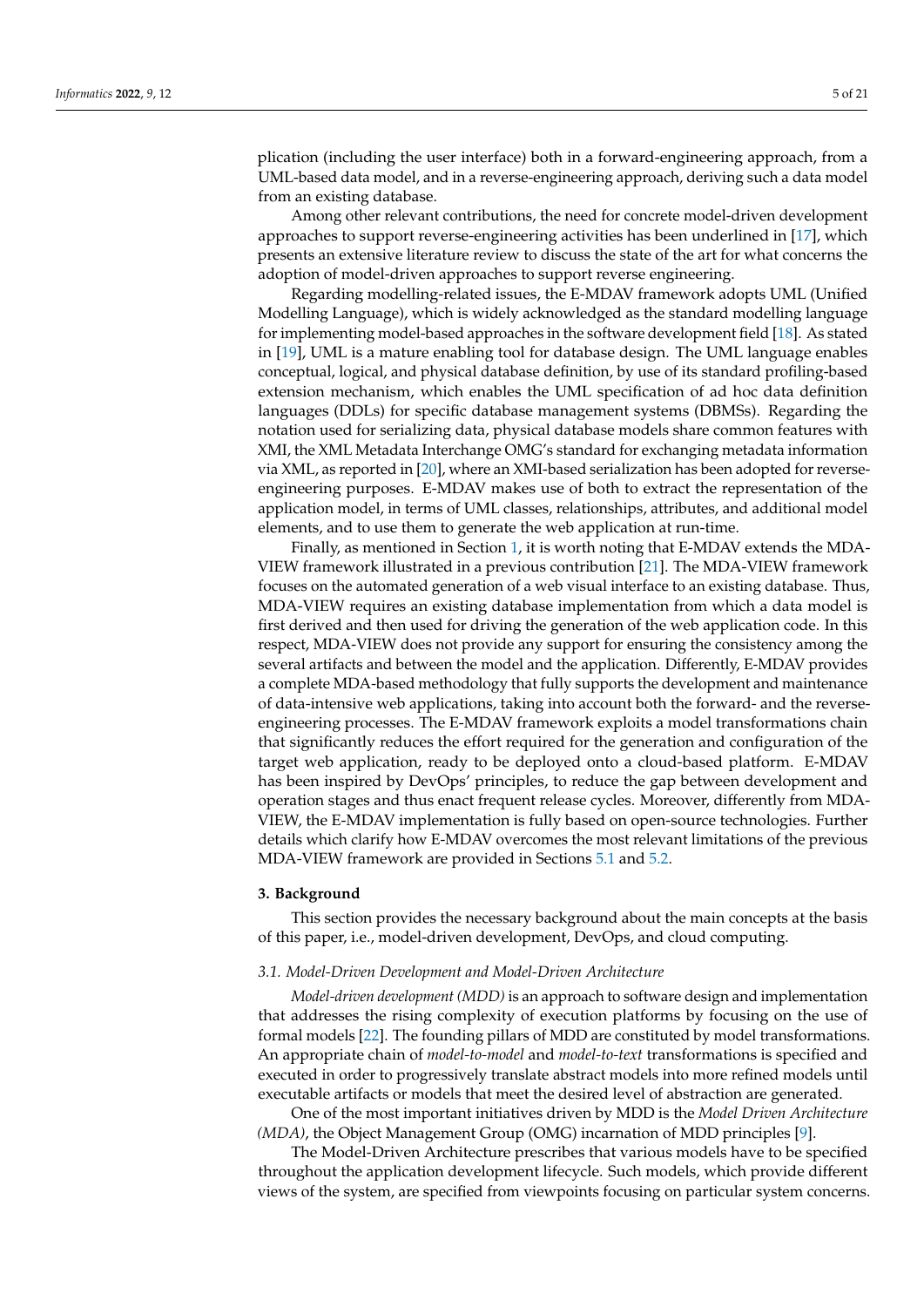MDA identifies three different viewpoints: the computation-independent viewpoint, which focuses on the system requirements and its environment, the platform-independent viewpoint, which describes the system operations hiding any detail on the underlying execution platform, and finally, the platform-specific viewpoint which extends the platformindependent viewpoint with the description of a specific execution platform. The models defined from such viewpoints are denoted as Computation Independent Model (CIM), Platform Independent Model (PIM) and Platform Specific Model (PSM), respectively.

The application development process is thus carried out by executing an appropriate set of model transformations to transform a CIM to a PIM and then a PIM to one or more PSMs. Finally, PSMs are used to generate the actual executable application code.

As underlined in Section [5,](#page-8-0) the development process at the basis of E-MDAV has been defined as a tailoring of MDA, which specifically focuses on the implementation of web applications. Specifically, relevant artefacts are obtained by executing a set of *model-totext* transformations which take as input a UML data model constituting the application PSM. Moreover, E-MDAV also deals with the reverse-engineering process and exploits a *model-to-model* transformation for generating the data model from the ER model of an existing database.

The following main standards have been introduced as part of the MDA effort:

- *Meta Object Facility (MOF)*: for specifying technology neutral metamodels (i.e., models used to describe other models) [\[23\]](#page-19-18);
- *XML Metadata Interchange (XMI)*: for serializing MOF metamodels/models into XMLbased schemas/documents [\[24\]](#page-19-19);
- *Query/View/Transformation (QVT)* and *MOF Model To Text (MOFM2T)*: for specifying *model-to-model* and *model-to-text* transformations, respectively [\[25](#page-19-20)[,26\]](#page-19-21).

Figure [2](#page-5-0) outlines how MDA standards are related to each other. The input of the model-driven development process is constituted by Model M*A*, which is an instance of metamodel MM*A*. The model transformation generates as output model M*B*, which, in turn, is an instance of metamodel MM*B*. Both MM*<sup>A</sup>* and MM*<sup>B</sup>* are specified in terms of *MOF Model* constructs. The model transformation that generates the expected output is specified by use of QVT, the declarative language for specifying model-to-model transformations. In order to be handled by the QVT Transformation Engine, the input and the output models have to be serialized as an XML-based document which is obtained by applying the rules specified by the XMI standard. The XMI standard is also used for deriving the XMI schemas (i.e., MM*<sup>A</sup>* XMI Schema and MM*<sup>B</sup>* XMI Schema) from relevant metamodels to be used for validating XMI documents. Finally, if the output model is of text type (e.g., executable code, text documents, configuration files, etc.) the required model-to-text transformation is specified by use of the *MOFM2T metamodel* standard.

<span id="page-5-0"></span>

**Figure 2.** Overview of MDA standards.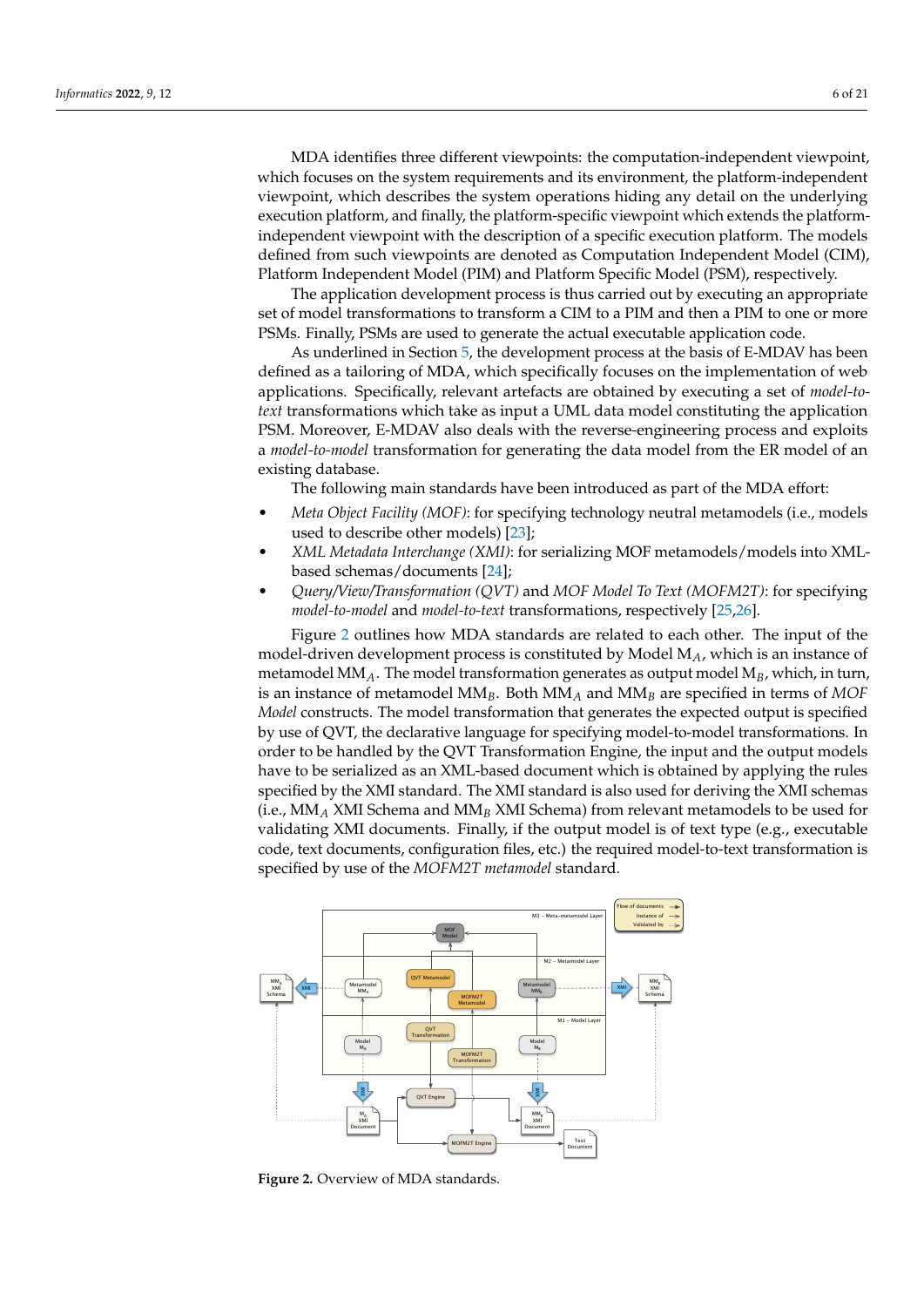## *3.2. DevOps*

*DevOps (Development and Operations)* is a software lifecycle-management approach that aims at obtaining the agile integration of development, delivery and IT operations [\[7\]](#page-19-2).

The most relevant benefit that DevOps obtains is a better communication and collaboration between development and operations areas, reducing problems caused by teams' miscommunication and improving the final product's quality and value [\[27\]](#page-19-22).

DevOps is founded on the following pillars [\[28\]](#page-19-23), as outlined in Figure [3:](#page-6-0)

- *Continuous Integration*, that is, the practice in which software components, developed by different teams, are regularly integrated so as to progressively obtain the whole system;
- *Continuous Testing*, that consists of the automatic execution of a test suite whenever a software change is released;
- *Continuous Deployment*, that focuses on the automation of the deployment process;
- *Continuous Delivery Pipeline*, which is the result of DevOps application. The Continuous Delivery consists of the execution of a workflow that, for each software release, introduces automation to support builds' release, test execution and deployment activities.

In this context, the E-MDAV framework can be considered a valuable option for supporting the DevOps application. Specifically, model transformations can be seen as an effective tool to automate and support the continuous delivery pipeline:

- The development of each software component can be obtained or supported by model transformations that are used to generate a large part of the source code from the abstract model, thus reducing the cost and time required for the implementation, improving the quality of the obtained code, and ultimately, easing the system's continuous integration process;
- Testing activities can be automated by generating test data and test scripts, so as to effectively support the system's continuous testing process;
- Deployment scripts can also be automatically generated by execution platform models of the software to be developed in order to ease the continuous deployment and delivery process.

<span id="page-6-0"></span>

**Figure 3.** DevOps with Continuous Integration, Continuous Deployment and Pipeline.

## *3.3. Cloud Computing: Overview and Delivery Paradigms*

*Cloud computing* is a computing paradigm in which a pool of resources such as computing nodes, storage, network connections and entire applications, are provided as services available throughout the Internet [\[2\]](#page-18-1). According to such a paradigm, users are enabled to identify and configure the required set of computing resources in an *on-demand* and *pay-per-use* fashion, to dynamically satisfy the operational requirements of the needed computational infrastructure. As a consequence, system and application developers are not required to deal with the setup and maintenance of costly and complex computing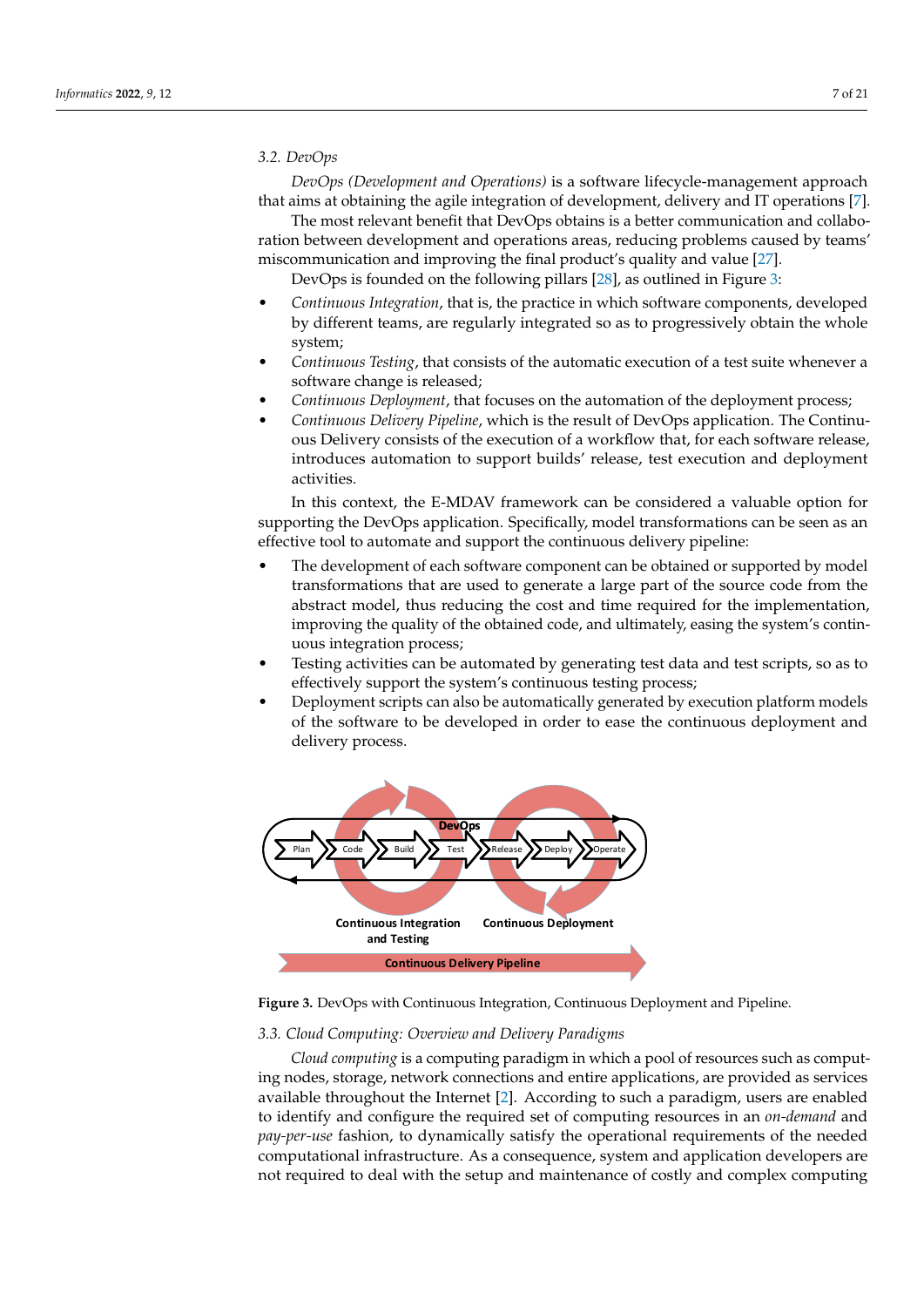infrastructures, which are instead made available as services in the cloud, also providing the highest level of scalability [\[29\]](#page-19-24).

Resources in the cloud are provided according to an *everything-as-a-service* delivery model, which can be specified as follows [\[30\]](#page-19-25):

- *(Software as a Service, SaaS)*: provisioning of entire applications;
- *(Platform as a Service, PaaS)*: provisioning of development platforms;
- *(Infrastructure as a Service, IaaS)*: provisioning of infrastructures in terms of storage and computing nodes.

The cloud computing paradigm is founded on the concept of *containerization*. A container is a self-contained software entity which wraps up the code of a software application along with all needed dependencies so as to make it easily, quickly and reliably deployed and executed in the cloud. Containers can be moved from an environment to another and provide an approach for virtualizing an operating system as multiple containers that can be deployed and executed over the same operating system instance. Compared to *virtual machines*, which provide a different hardware virtualization approach to execute multiple operating system instances over the same platform, containers constitute a lightweight and more portable alternative [\[31\]](#page-19-26).

## <span id="page-7-0"></span>**4. Application Development Challenges in Data-Intensive Domain**

The ever-increasing availability of broadband network connections and powerful mobile and internetworked devices, the recent achievements in the big data domain, as well as the actual affirmation of the cloud computing paradigm that makes the storage and computational capability virtually unlimited, pushes the relevance of data in application development [\[32\]](#page-19-27). Scientists and practitioners must tackle the emerging challenges in the data-intensive computing domain so as to identify effective and scalable approaches to address the most relevant problems [\[33\]](#page-20-0).

There is a lack of common agreement in defining the *data-intensive* concept. In this respect, this work takes into consideration the taxonomy proposed in [\[34\]](#page-20-1), as summarized in Figure [4.](#page-7-1) According to such a contribution, the software development is a challenging task, whose complexity addresses two different directions: the computational complexity and the data complexity. Regarding the data complexity, the concept of being *data-intensive* is introduced to identify those applications which need to handle large and heterogeneous amount of data, also including the case of distributed sources of information.

According to such a perspective, this paper focuses on the development of a dataintensive application which must be able to interact with a heterogeneous database structured in a large number of tables and entities, and must not require the adoption of complex computation algorithms (top-left corner of Figure [4\)](#page-7-1).

<span id="page-7-1"></span>

**Figure 4.** Data and computational complexity in Software Development.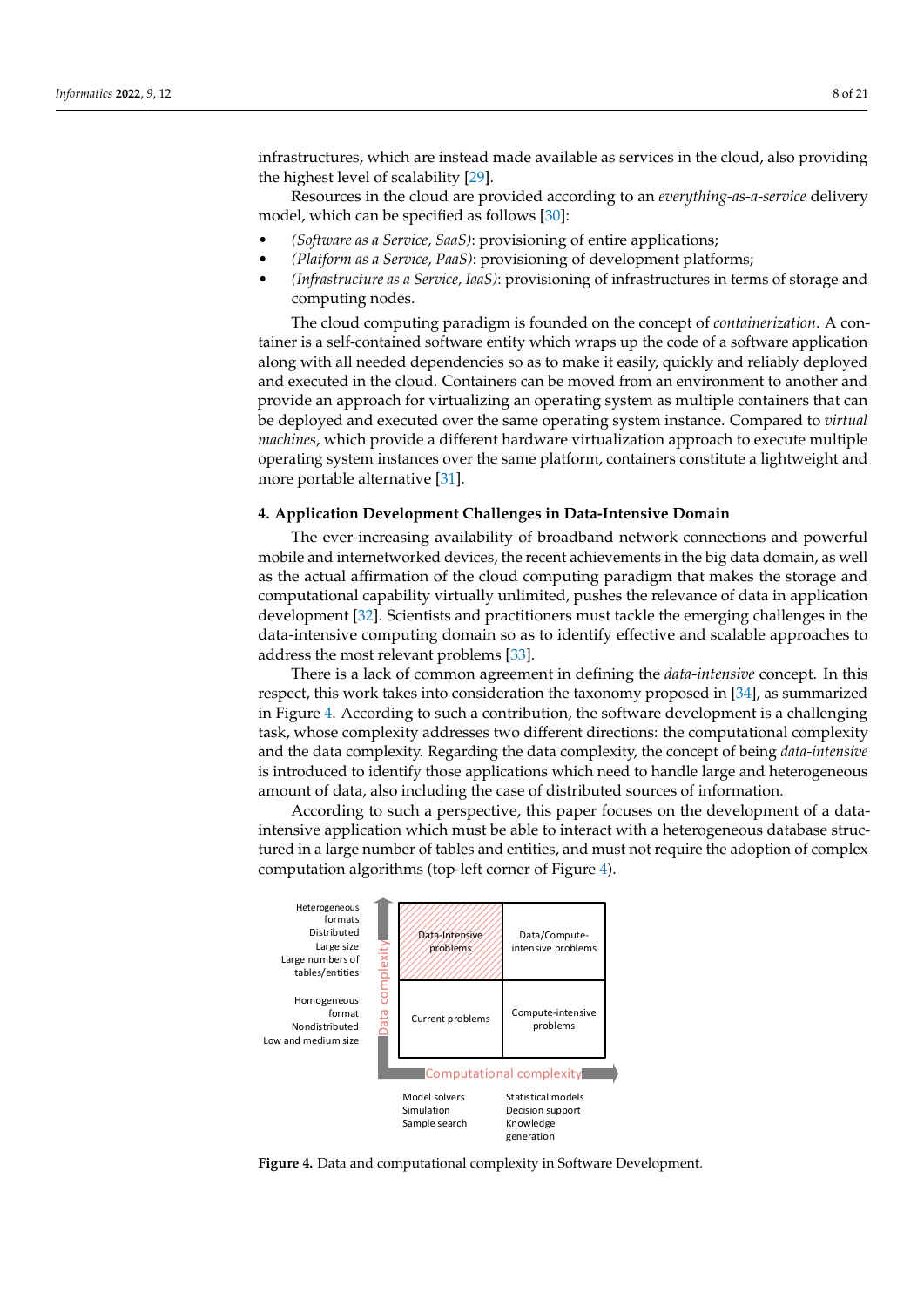In this domain, such data-intensive applications very often have to be available to a large number of users (e.g., as for e-government applications), who need to be provided with interfaces for easing the access of remote databases. Indeed, in order to achieve the required scalability as well as to ensure the ability of interacting with distributed source of information, the addressed application has also to be *web-based* and *cloud-ready*.

As discussed in Section [5,](#page-8-0) the E-MDAV framework has been designed to address the above-mentioned scenario. Specifically, the proposed method leverages *automationbased techniques* in order to effectively support the development of data-intensive web applications which are ready to be deployed onto a cloud infrastructure according to an SaaS service model.

Finally, it should be underlined how the addressed data-intensive development scenario raises several issues and challenges:

- In the development of applications interacting with large databases, repetitive and error-prone activities for developing the executable code to create (and also read to and write from) hundreds of tables and fields have to be carried out. Such scenarios should significantly benefit by the effective adoption of automation-based techniques;
- The testing environment usually requires a huge hardware resources stack for replicating the operation environment due to the large amount of data stored in the databases;
- Traditional software-development approaches might fail when smooth cooperation between development and IT operations are required to achieve frequent releases and reduce the time to market.

In this respect, as an answer to the above-mentioned issues and challenges, E-MDAV is founded on the use of automation-based techniques, has been designed to develop cloud-ready applications and promotes the use of DevOps-based approach. Specifically, DevOps and automation have been identified as effective solutions [\[7](#page-19-2)[,35\]](#page-20-2) to achieve (i) the quality-aware development and continuous delivery of products and (ii) the effective handling of products' maintenance and improvements.

## <span id="page-8-0"></span>**5. E-MDAV Development Process**

This section discusses the methodology which constitutes the conceptual basis of E-MDAV. As stated in Section [1,](#page-0-0) the proposed framework has been designed as an extension and a significant improvement of the MDA-VIEW preliminary release, which has been introduced in [\[21\]](#page-19-16).

For the sake of completeness, the next section briefly outlines the rationale and the objectives of MDA-VIEW. In order to highlight the advantages brought by E-MDAV, the most relevant issues experienced using the preliminary version of the framework are also outlined.

# <span id="page-8-1"></span>*5.1. MDA-VIEW Objectives and Limitations*

The MDA-VIEW framework shares the same objective of E-MDAV, which is to provide automated support for generating data-intensive web-based applications. More specifically, the MDA-VIEW framework is inspired by MDA and aims at supporting the rapid development of web-based applications for intensive data management. As outlined in Figure [5,](#page-9-1) the MDA-VIEW tool takes as input the actual implementation of a relational database, in order to first determine the relevant data model and then use the latter for generating *at run time* the application, without requiring the production of any additional code. This kind of approach is called *smart-code generation* in comparison to the *dumb-code generation*, in which the application's source code is first generated and then manually compiled to produce the executable code.

According to the above-mentioned idea, the main input used by the MDA-VIEW tool for generating a web application is the physical implementation of a relational database. This constitutes a valuable solution for generating the executable code of an application constituting the database application interface, especially when the data-intensive domain is addressed.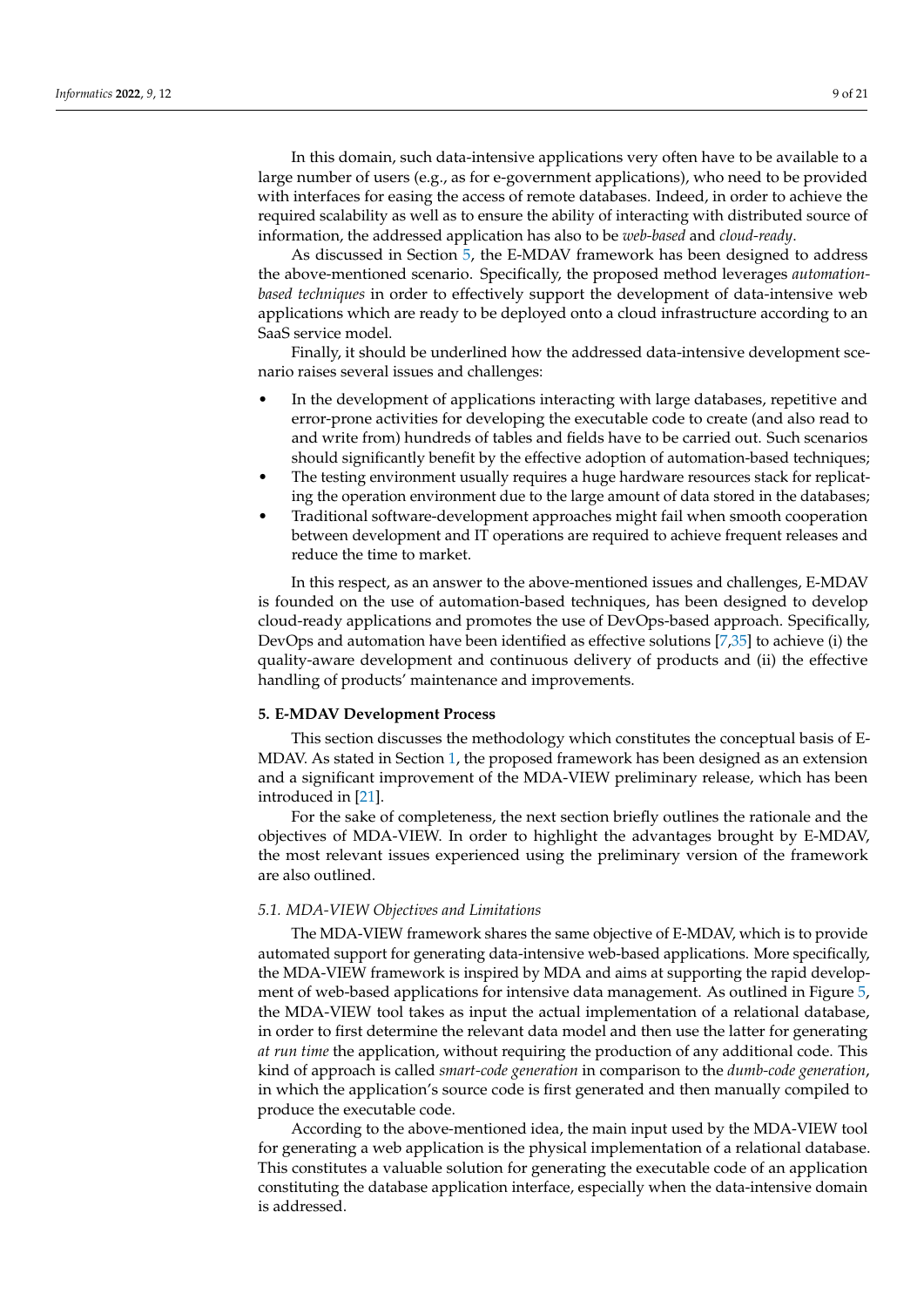Despite the several benefits derived from the application of such a framework in real cases, as has been largely discussed in [\[21\]](#page-19-16), some issues have to be underlined, which push the need for developing a new framework release:

- Notwithstanding the framework rationale has been largely inspired by MDA's principles, the tool implementation includes the use of commercial and non-MDA-compliant components and technologies;
- The proposed methodology requires an existing database implementation.
- MDA-VIEW does not specifically introduce automation to ensure consistency among the several artefacts developed along the entire application lifecyle: data model, database implementation, web application;
- MDA-VIEW does not provide any guidance for supporting the deployment, the testing or the operation of the web application.

In order to face the above-mentioned limitations, the MDA-VIEW has been extended, as detailed in the next section.

<span id="page-9-1"></span>

**Figure 5.** MDA-VIEW Development Process.

## <span id="page-9-0"></span>*5.2. E-MDAV Rationale and Benefits*

The E-MDAV development process' rationale, which has been designed to tackle the MDA-VIEW shortcomings highlighted in the previous section, is depicted in Figure [6.](#page-10-0)

In this respect, as stated in Section [1,](#page-0-0) in order to adequately face the needs of the addressed domain, the methodology has been based on the concepts of *automation* and *continuous delivery and deployment*. The underlying development process has been inspired by DevOps' principles, thus several E-MDAV activities have been mapped to the DevOps phases. Thus, the main objective of E-MDAV is to ease and improve the software application development process. As underlined in Section [3,](#page-4-0) the methodology illustrated in Figure [6](#page-10-0) has been designed as a *tailoring* of the general MDA development process, which has been *inspired* by DevOps. Specifically, the proposed methodology mainly focuses on the generation of the web application implementation. The core of the development process is constituted by the *model-to-model* and *model-to-text* transformations, provided by E-MDAV, which take as input the web application data model and yield as output the required set of executable artefacts, along with the files needed to support the execution of testing activities, creating the actual DB Schema implementation and handling the application deployment over a cloud-based infrastructure. In this respect, the web application data model, according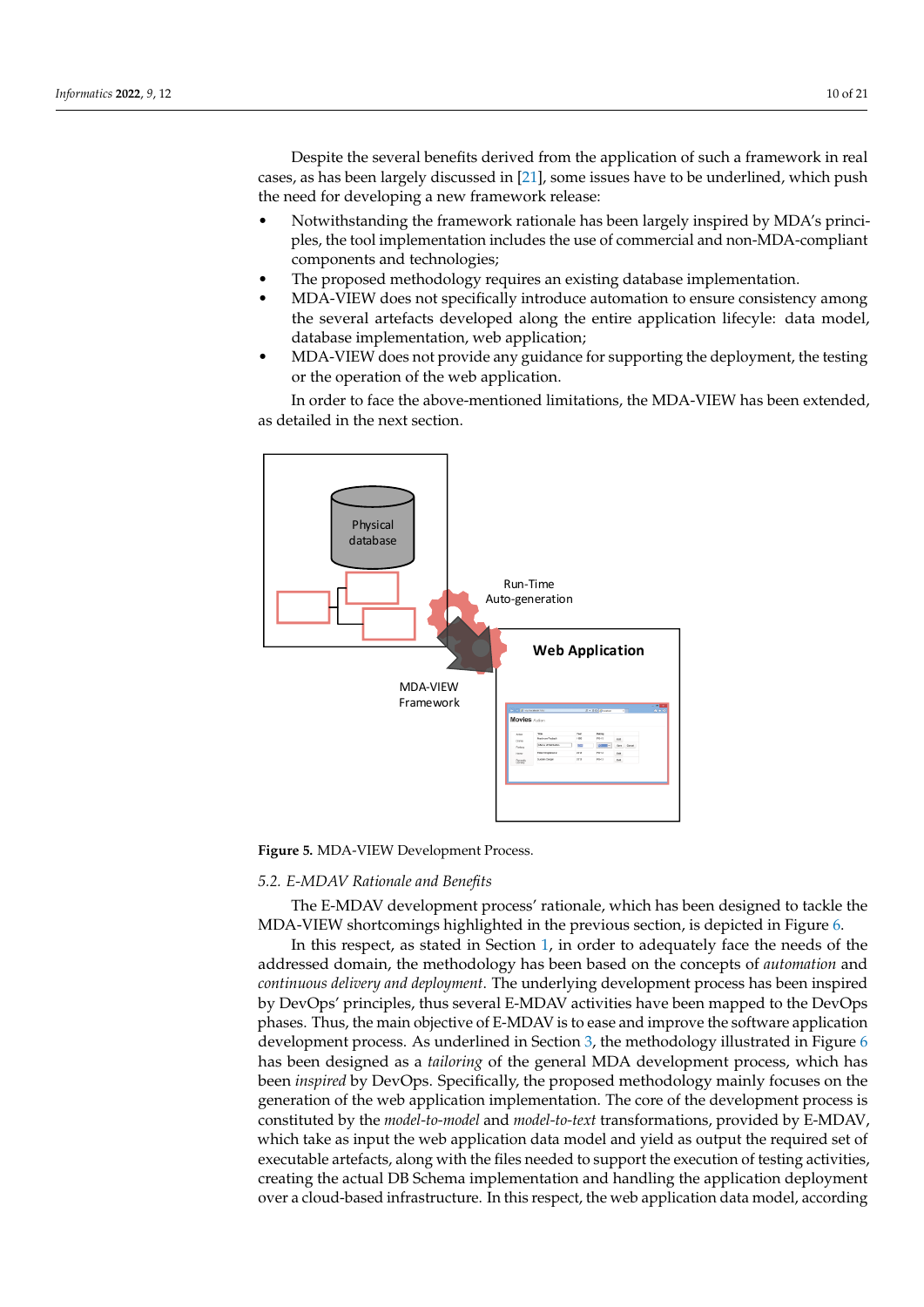to the MDA terminology, constitutes the PSM. The model, which is specified as a UML class diagram, is annotated by an appropriate UML stereotype, to include the information needed for driving the subsequent execution of the *model-to-text* transformation. Differently, regarding the reverse-engineering process, a *model-to-model* transformation maps the PSM representing the ER DB Schema to the corresponding PSM representing the data model. Note that E-MDAV can be easily extended by introducing appropriate *model-to-model* transformations to generate PSMs from annotated CIMs/PIMs.

It should be underlined that, as stated in Section [1,](#page-0-0) this paper is mainly framed around a *conceptual* and *methodological* layer. Even if the E-MDAV methodology *assumes* the availability of a concrete supporting tool, which provides the above-mentioned model transformations along with the needed operational environment, its implementation is out of the scope of this work. Differently, this paper proposes a reference architecture that aims at driving the implementation of a supporting tool. Finally, as clarified in the next section, in order to evaluate both the methodology and the reference architecture, a *tool prototype* has been developed. In this respect, Section [7](#page-15-0) discusses the application of E-MDAV to two application scenarios.

Figure [6](#page-10-0) also shows the artifacts produced at each step and the actors, tools and IT resources involved in the task execution, and clarifies the several stakeholders involved in each task.

<span id="page-10-0"></span>

**Figure 6.** E-MDAV Development Process.

- **Business Needs and Requirements Identification:** during the first step, a set of interviews are taken in order to identify the web application *requirements* and to specify the *abstract data model* in terms of a UML Class Diagram representing the most relevant domain entities and their relationships.
- **Automated Software Development:** at this step, the several artefacts needed to support the application implementation and deployment are generated by use of a chain of model-to-model and model-to-text transformations. In this respect, E-MDAV effectively supports the IT specialists directly involved in the application development, which are not required to build the needed artefacts from scratch. Specifically. the E-MDAV tool takes as input the UML data model and generates as output:
	- 1. The *source code* of the web application and the *SQL scripts* for creating the related DB schema. It should be underlined how in the *data-intensive* domain, software developers greatly benefit by the automation of these steps, as they are raised by the execution of repetitive, effort-consuming and error-prone writing of the needed code for the CRUD operations;
	- 2. The *test scripts*, which will be used for the application testing;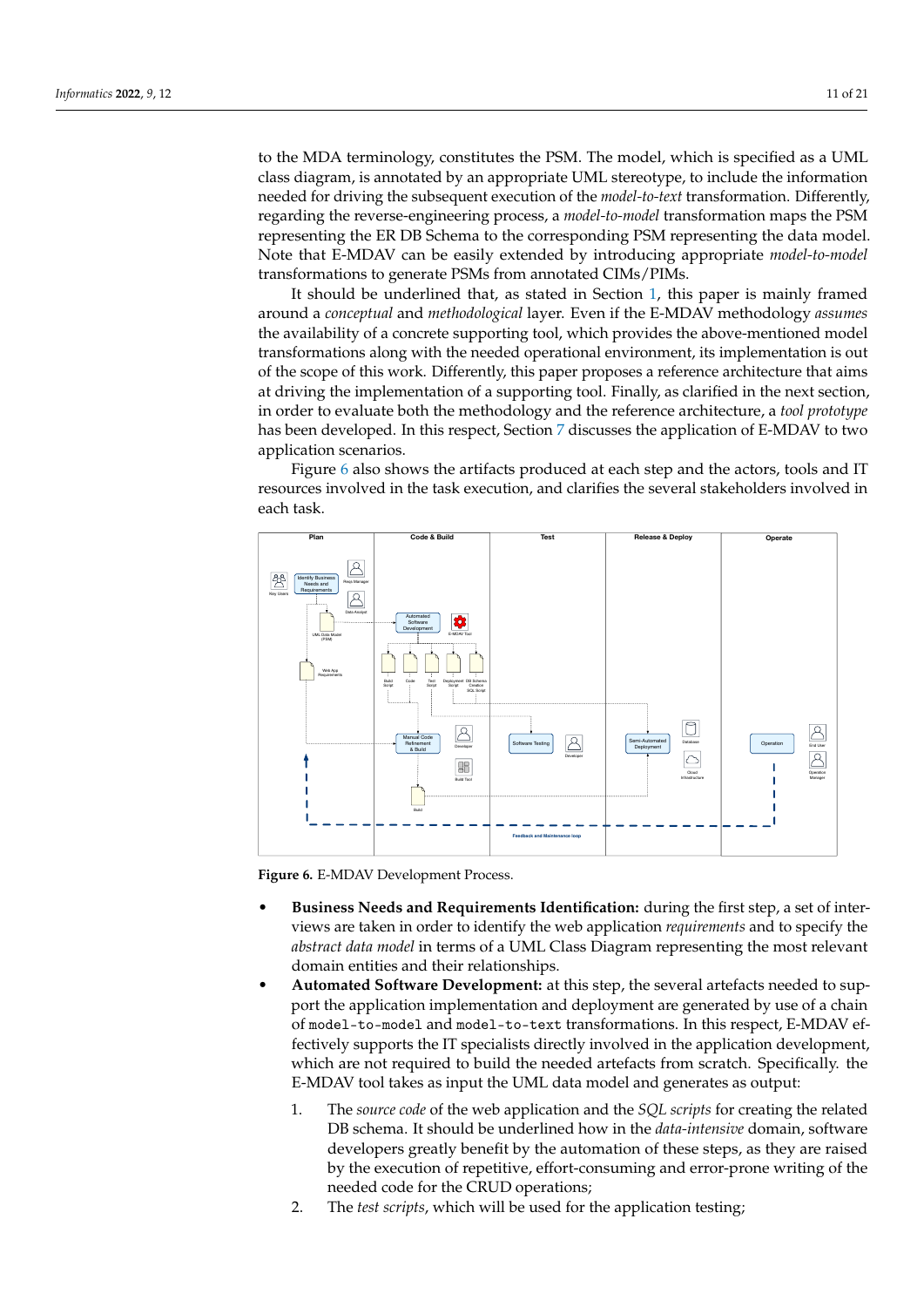- 3. The *build scripts*, needed to automatically build the executable package(s) to be deployed;
- 4. The *deployment scripts*, as the proposed methodology includes the support for automating the creation and the deployment of needed containers according to the specific cloud infrastructure adopted for hosting and executing the software.
- **Manual Code Refinement and Build:** even though the MDA-based automated code generation eases the development process and reduces the required effort, a manual refinement of the generated code is always needed. It should be underlined that while it is acknowledged that *model-to-text* transformations can be effectively used for generating stubs, skeletons and well-focused code snipplets (e.g., those needed for creating the interface for reading and writing a large number of different fields from/to a database), such approaches might fail in generating the implementation of complex business logic and behavioural algorithms, which always require the human intervention to be implemented. An MDA-based methodology requires that the input software model (i.e., the Platform Independent Metamodel—PIM) is *annotated* so as to include the information needed to drive the chain of model transformations. The process of annotating the PIM (so as to obtain the so-called marked PIM), which is not part of traditional development processes, might be so complex and effortconsuming to be as costly as the manual software development. Thus, the adoption of an MDA-based development approach allows us to obtain a proper balance between *automation* and *manual development*, in order to maximise the benefits while avoiding any time or budget overruns.
- **Software Testing:** this activity is supported by the script generated by the E-MDAV tool.
- **Automated Deployment:** this step deals with the deployment of the software packagers onto the chosen cloud infrastructure, and also with the creation of the physical database. Both activities are supported by the scripts generated by E-MDAV and make use of specific tools provided by related DB and cloud software vendors.
- **Operations:** during the software operation, several reasons e.g., corrective, perfective or adaptive software maintenance, might lead to a new development iteration. When a new process iteration is started, the transformation chain allows all the involved stakeholders, from business managers to developers and operational managers, to promptly revise, complete and deploy a new application version, reducing development time (and costs) and making sure to keep models constantly aligned to the implementation.

In order to appropriately address the challenges introduced in Section [1,](#page-0-0) the E-MDAV methodology has been structured to support the various activities that encompass the application's development lifecycle, with the objective of becoming an effective DevOps enabler. In this respect, one of the most relevant objectives of E-MDAV is the achievement of *continuous delivery* by seamlessly integrating the application development (Dev) with the application operation (Ops). Specifically, E-MDAV introduces appropriate model transformations for supporting (i) the implementation of the required web application, (ii) the relevant testing activities and (iii) the application deployment and configuration, as pointed-out in Section [5.2.1.](#page-12-0) Finally, during the application operation, E-MDAV also provides appropriate support for addressing the application's maintenance and modification, as highlighted in the *Application Change Request* scenario discussed in Section [5.2.1.](#page-12-0)

In this context, stakeholders need to be supported by automated tools that enable their effective interactions along the whole development process [\[7\]](#page-19-2). In this respect, with E-MDAV:

- 1. Data and application models are used to identify and specify the application requirements and features;
- 2. The required software artifacts are generated throughout automated procedures;
- 3. The achieved degree of automation provides effective support in managing each application release as testing and deployment phases are specifically addressed by the automated generation of the required scripts;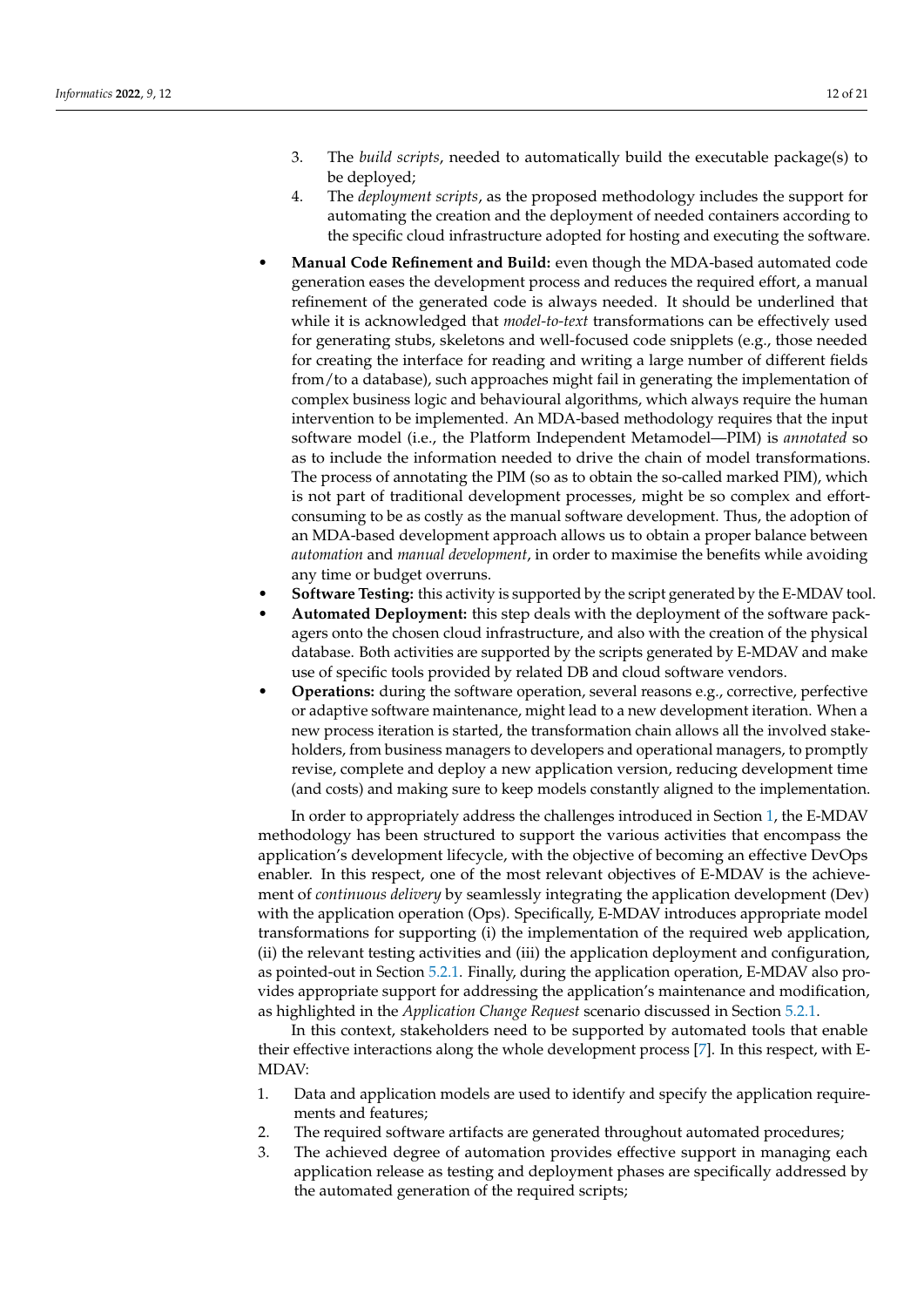4. In case of issues affecting a new release, the proposed methodology also supports the execution of roll-back activities for restoring a previous application version.

In order to better highlight how the proposed methodology can effectively support different development needs, the next Section [5.2.1](#page-12-0) discusses two operational scenarios. The evaluation of the methodology and its application in a concrete case is also discussed in Section [7.](#page-15-0)

# <span id="page-12-0"></span>5.2.1. Application Scenarios

In order to describe how the proposed methodology can be applied to concrete cases, this section illustrates two application scenarios, namely Direct Application Development and Application Change Request.

# Direct Application Development

This scenario is related to the development of the web application which is needed and promoted by relevant organization's stakeholders. As shown in Figure [7,](#page-12-1) the required flow of activities executed to achieve the scenario objectives follow the process discussed in the previous section. Once the web application requirements have been identified and the UML abstract data model has been specified, application developers make use of the required tool for building and testing the application. In this respect, the automation of such activities is founded on the use of the E-MDAV tool, which is able to generate the application source code, the database schema and the set of configuration scripts needed for supporting the testing and the deployment. Regarding the application deployment, it should be underlined that the E-MDAV methodology focuses on the development of *cloud-ready* application. According to this perspective, it is assumed that the execution platform is available as a cloud-based infrastructure. From a conceptual point of view, the E-MDAV methodology is not tied to any vendor-specific cloud infrastructure or DBMS. The required degree of flexibility is inherently achieved by the adoption of MDA standard and technologies. The E-MDAV tool's outputs are generated by executing a chain of model transformations, whose last step is constituted by a *model-to-text* transformation in charge of mapping the PSM to vendor/technology-specific code and scripts. Thus, different *modelto-text* transformations have to be provided in order to ensure the compliance with different execution platforms and technologies. Specifically, the development script (e.g., a YAML descriptor for building the needed Docker container) is given as input to the cloud-specific deployment interface. Similarly, SQL scripts are executed by the relevant SQL engine for generating the DB schema which has to be connected to the web application.

<span id="page-12-1"></span>

**Figure 7.** Development of a web application.

## Application Change Request

This scenario takes into consideration an existing application which needs to be modified. Indeed, a change request constitutes the trigger of the subsequent evolutive/corrective maintenance process to be addressed. Several reasons may lead to a change request, e.g., a final user who detects an error might claim for a corrective maintenance, or a manager or an external partner which needs a new application's feature might request to start an evolutive maintenance process. Figure [8](#page-13-1) summarizes such a scenario. The first task to be executed is the generation of a data model which correctly maps the existing physical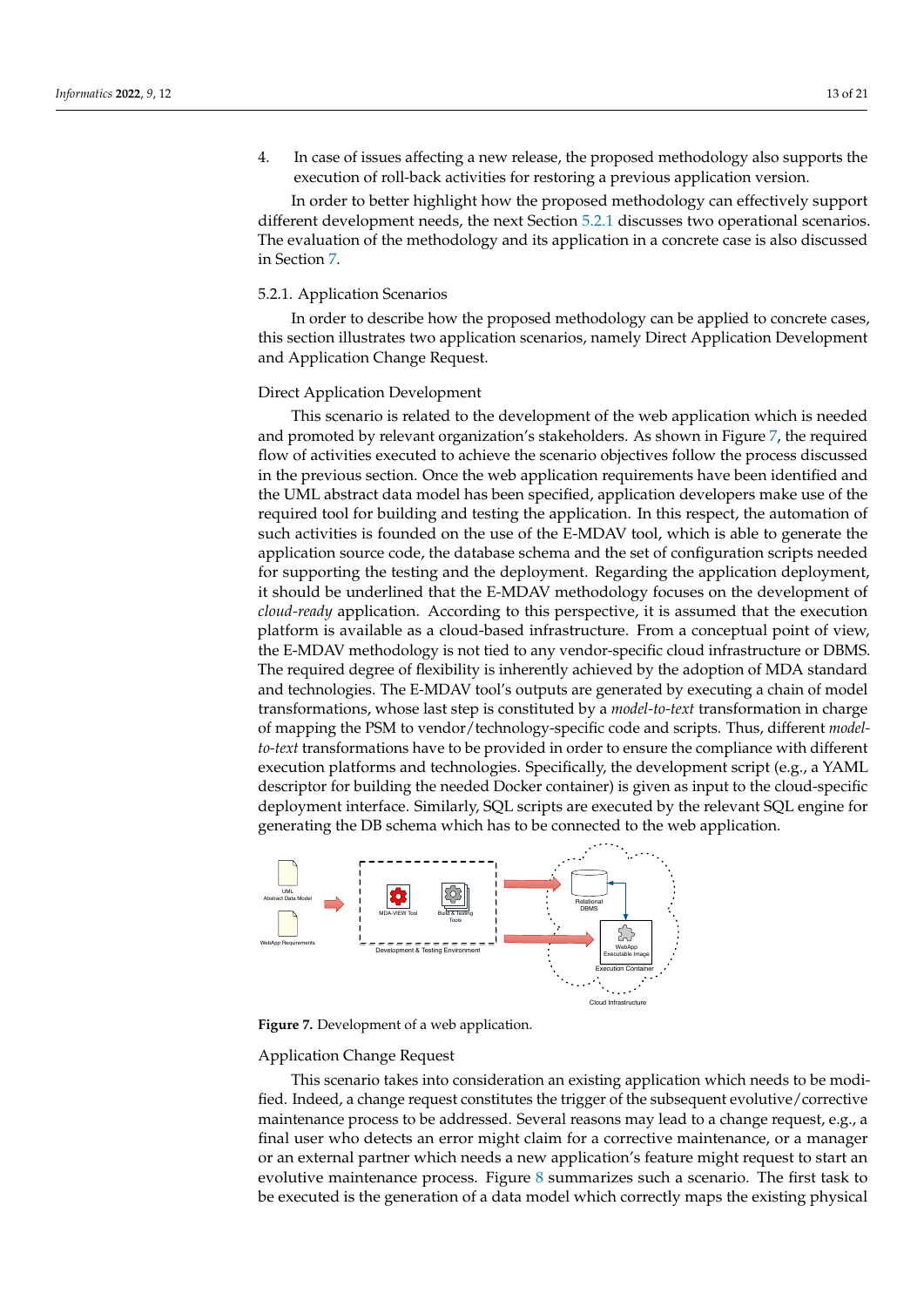database. It is worth noting that this step is required whether an abstract model is not available or if such a model is no longer aligned with the DB schema (e.g., due to a change in the database which has not been followed by the related conceptual model update). Once the *as\_is* data model is derived, data analysts and software engineers proceed to the change request analysis so as to specify the updated data model which includes the required changes. Then, a new development activity is carried out, similarly to what has been discussed in the previous scenario. Finally, the updated application is ready to be redeployed for the operation.

<span id="page-13-1"></span>

**Figure 8.** Change Request of an existing web application.

# <span id="page-13-0"></span>**6. E-MDAV Reference Architecture and Prototype Implementation Details**

As stated in Section [1,](#page-0-0) in addition to the identification of a methodology that addresses the development of web-based data-intensive applications, this paper also aims to propose an abstract architecture for the design and implementation of a supporting tool. In this respect, this section introduces the proposed E-MDAV reference architecture and provides some details about the technologies adopted for the implementation of a prototype version of the aforementioned supporting tool.

The E-MDAV architecture, as depicted in Figure [9,](#page-13-2) consists of three layers: the uppermost one provides the implementation of user interface components, the lowermost layer includes the databases and the needed software for ensuring the data persistence, whereas the intermediate layer, which is hereafter discussed, provides the implementation of the application's logic.

<span id="page-13-2"></span>

**Figure 9.** E-MDAV Tool Abstract Architecture.

It is structured into the two following main components:

• **DBAnalyzer**: is the component responsible for analysing the structure of an existing relational BD to generate the XMI representation of the *Entity-Relationship (ER)* model.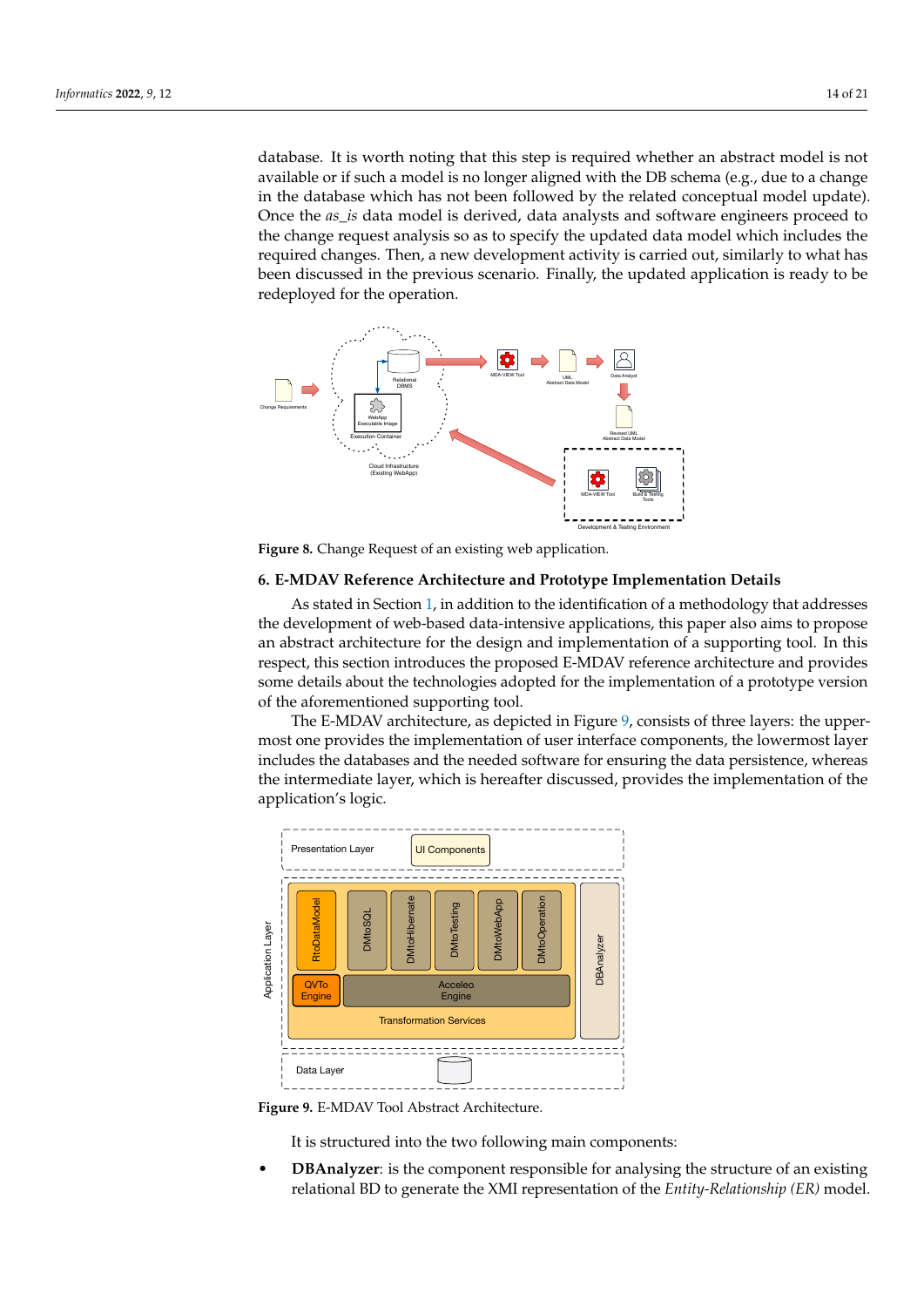- **Transformation Services**: provides the implementation of the model transformations at the basis of the E-MDAV methodology, as summarized in Figure [6.](#page-10-0) More specifically, the *model-to-model* transformation has been specified by using the QVT [\[25\]](#page-19-20) standard, while for its implementation and execution, the QVTo Eclipse project [\[36\]](#page-20-3), which provides a complete implementation of the OMG QVT operational language, has been used. The specification of the several *model-to-text* transformations have been based on the MOF Model-to-Text (MOFM2T) standard [\[26\]](#page-19-21), while the related implementations have been founded on Acceleo [\[37\]](#page-20-4), the Eclipse plugin which provides an implementation of the MOFM2T standard.
	- **–** *RtoDataModel*: is the *model-to-model* transformation that maps an ER model to a UML model representing the application's data model. As discussed in Section [5.2.1,](#page-12-0) it is used in a *reverse-engineering* process to support the maintenance of an existing web application, or in a wider and more general perspective, to allow the generation of a data model from an existing database, so as to enable the on-going adoption of the proposed E-MDAV methodology even when the application implementation has been already completed.
	- **–** *DMtoSQL*: is the *model-to-text* transformation that takes as input the application's data model specified in UML and yields as output the SQL scripts needed for generating the database schema.
	- **–** *DMtoHibernate*: is the *model-to-text* transformation responsible for generating the web application component required for handling the data persistence. In this respect, as discussed later on in this section, as the web application architecture includes the Hibernate [\[38\]](#page-20-5) technology, the *DMtoHibernate* transformation generates the required code and scripts for configuring the web app's hibernate component, starting from the application's data model.
	- **–** *DMtoWebApp*: is the *model-to-text* transformation that takes as input the application's data model and generates as output the code of the web application. Such a transformation has been designed so to use the Java language and to exploit the Apache Velocity technology [\[39\]](#page-20-6) to ease the implementation of the presentation layer according to an MVC pattern.
	- **–** *DMtoTesting*: is the *model-to-text* transformation responsible for generating the JUnit components for supporting the execution of the required tests that, according to the E-MDAV methodology, have to be carried out before the release of each component to the operational environment. The input of the transformation is constituted by the UML Data Model.
	- **–** *DMtoOperation*: is the *model-to-text* transformation for generating the script for enacting the automated deployment of the application to the operational environment. It should be underlined that, as discussed in Section [5,](#page-8-0) the adoption of a transformation-based approach makes E-MDAV flexible enough to support the deployment of the web application both *on premises* and on a cloud infrastructure.

As a result, Figure [10](#page-15-1) shows the logical architecture of the web application generated by adopting an E-MDAV tool that actually implements the above-mentioned abstract architecture.

The web application is founded on a three-tier architecture whose data layer includes a relational DB, which, in turn, uses an Hibernate engine for ensuring data persistence. The web app requires an application container to be deployed on, and its implementation has been based on the MVC pattern. In order to clearly separate the implementation of the *view* and the *model*, the web app implementation makes use of the Java-based template engine Apache Velocity. It should be underlined that to ensure the highest degree of flexibility, the *model-to-text* transformations used for generating the application code and the related scripts do not hard-code any reference to a specific database or container. An appropriate configuration allows for the actual specification of the needed technology.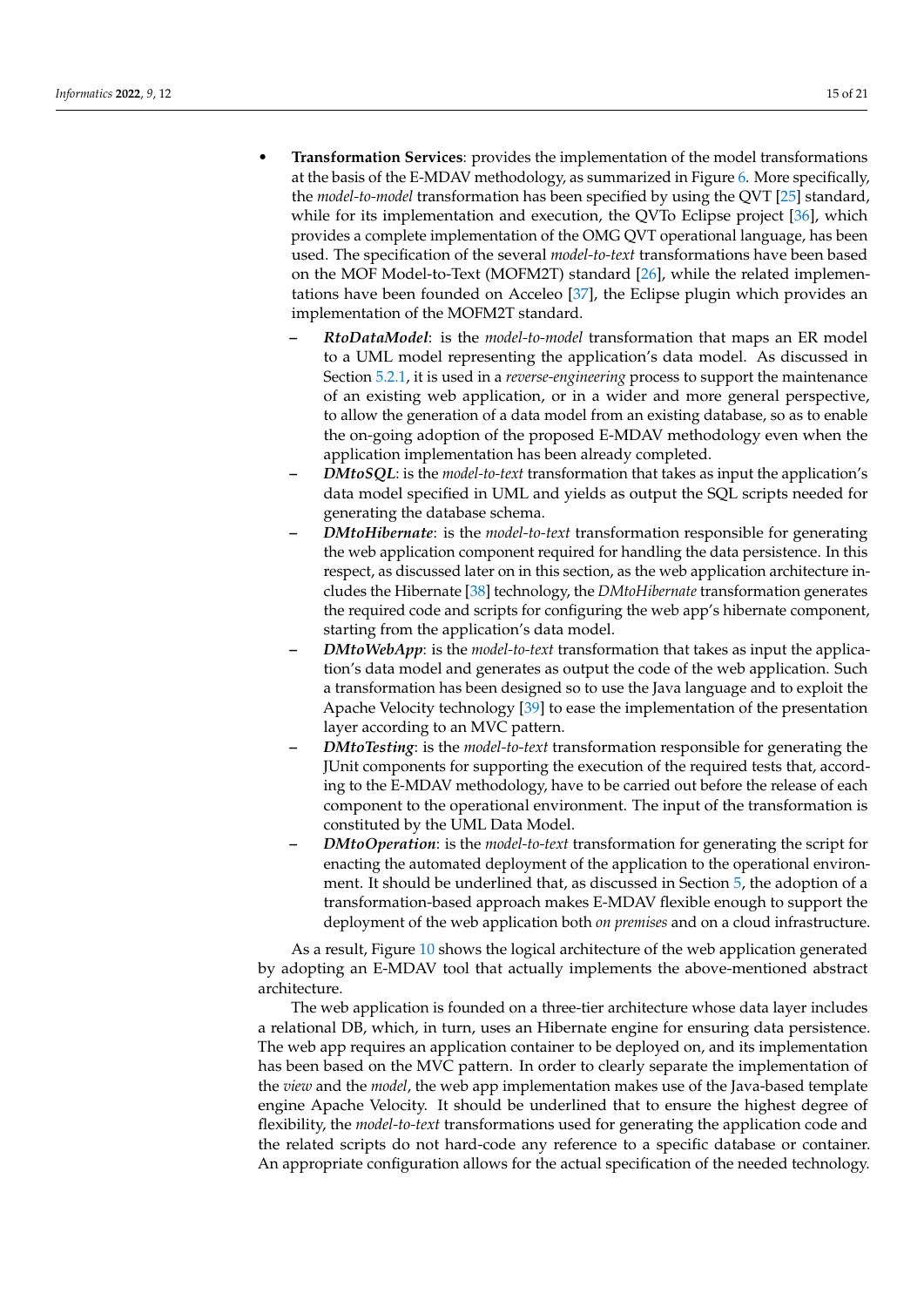In order to evaluate the applicability of the E-MDAV methodology and the technical soundness of the reference architecture, a tool prototype compliant with such a reference architecture has been implemented.

Specifically, the prototype implementation has been based on the Eclipse Modeling Framework (EMF) [\[40\]](#page-20-7) and includes:

- The preliminary implementation of the various model-to-model and model-to-text transformations on the basis of the *Transformation Services* and the *DB Analyzer* components, as depicted in Figure [9;](#page-13-2)
- The *model-to-model* transformation engine QVTo [\[25\]](#page-19-20), which is available as an Eclipse plugin;
- The *model-to-text* transformation engine Acceleo [\[37\]](#page-20-4), which is available as an Eclipse plugin.

<span id="page-15-1"></span>

The next section discusses its application in two real cases.

**Figure 10.** Architecture of the generated web application.

## <span id="page-15-0"></span>**7. Evaluation of the E-MDAV Framework**

As stated in Section [1,](#page-0-0) this paper addresses the development of web-based and dataintensive applications from different points of view. First, the paper focuses on the methodological perspective, and in this respect, investigates how a model-driven approach can be effectively introduced in the development process, as outlined in Section [5.](#page-8-0) Moreover, this work has also described how the E-MDAV methodology can actually be implemented and executed; in this respect, the reference architecture for a supporting tool has been illustrated in Section [6.](#page-13-0) Finally, to showcase the applicability and the validity of the proposed methodology, and to assess the soundness of the proposed reference architecture, this section discusses the results of the E-MDAV application to a concrete case.

In this respect, to achieve such an objective, a prototype implementation of a support tool, based on the reference architecture illustrated in Figure [9,](#page-13-2) has been developed.

It is worth noting that the validation hereby illustrated didn't mean to deal with field tests and collect data for assessing the prototype performance or for evaluating the concrete technologies adopted for its implementation. Differently, the E-MDAV prototype has been developed as a *proof-of-concept* to support the actual execution of the activities outlined in Figure [6,](#page-10-0) so as to assess the technical soundness of both the methodology and the reference architecture.

In this respect, the following application scenarios have been considered.

- 1. **Web Application for Tax Management**: this scenario deals with the development of a data-intensive web application for the land registry service of an Italian city with a population of over 500,000 citizens. The web application shall collect and manage data related to property taxes and land management and shall ensure 24/7 operations. The data model that constitutes the main input to the E-MDAV development process counts over 300 entities. Finally, the software implementation shall adopt a cloudbased PaaS (Platform-as-a-Service) execution platform.
- 2. **Collaborative Information Systems (CIS)**: this scenario focuses on the development of a *project management* application, which shall effectively support the planning,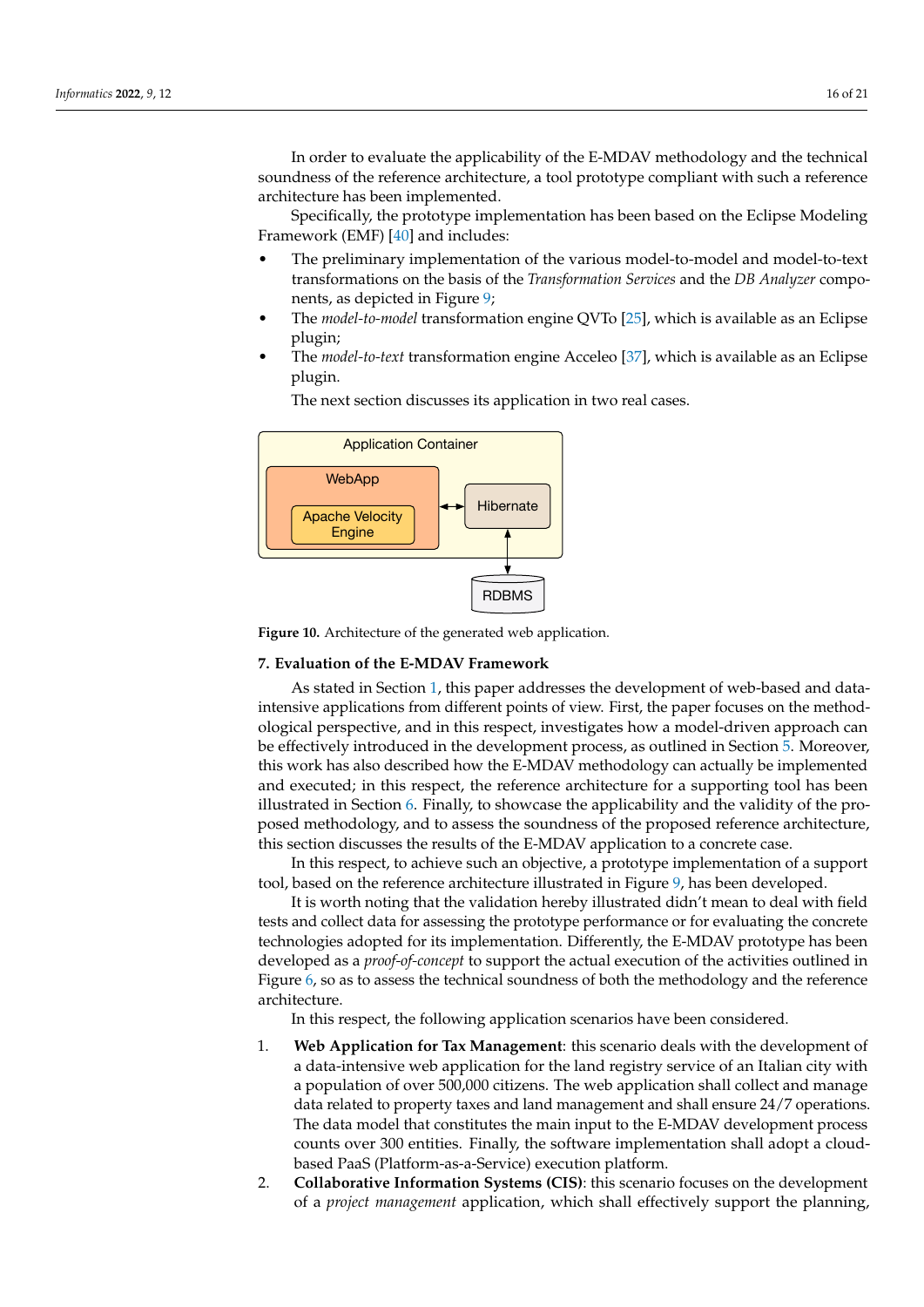execution and monitoring of software development project. The application shall also be based on the the most relevant project management approaches e.g., Project Management Body of Knowledge (PMBOK) [\[41\]](#page-20-8) and PRojects IN Controlled Environments (PRINCE2) [\[42\]](#page-20-9). The software application shall be available as a service in the cloud, according to a Software-as-a-Service (SaaS) paradigm delivery model.

In both scenarios, the application development provides the opportunity to exploit a DevOps process that can be implemented by using a *Continuous Integration (CI)* environment, such as Jenkins. In such a case, the data model, which is developed by use of an appropriate tool (e.g., Enterprise Architect) constitutes the main input given to E-MDAV. The artefacts generated by the E-MDAV tool (as discussed in Section [5\)](#page-8-0) are given as input to the CI environment, which is charge of enacting the CI pipeline and handling the various releases (e.g., alpha, beta and production), as outlined in Figure [11.](#page-16-0)

<span id="page-16-0"></span>

**Figure 11.** E-MDAV in a DevOps CI pipeline.

The evaluation process has been based on the following strategy:

- The effort spent by each professional role has been measured;
- Historical data related to past projects addressing a similar context and related to the development of applications with similar complexity have been collected;
- A comparison has been carried out in order to determine possible benefits that the application of the E-MDAV methodology is able to lead to.

Specifically, regarding the above-mentioned application scenarios where the E-MDAV methodology has been applied, Table [1](#page-16-1) outlines the roles and their main responsibilities, whereas Figure [12](#page-17-0) shows the related effort distribution. The effort distribution refers to the example scenario dealing with a web application for tax management implementation. Data have been retrieved from the company's accounting system, which reports the number of hours spent daily by each team member, according to the professional role and the activities carried out.

Regarding the analysis of historical data, all the considered development projects dealt with applications whose architectures are based on the MVC design pattern. According to such a design strategy, a software application is structured into three different layers, i.e., the *Model*, which represents the state of the system, the *View*, which deals with the visual representation of the state, and the *Control*, which handles the input issued by users to possibly update the system state [\[43\]](#page-20-10).

<span id="page-16-1"></span>**Table 1.** Roles and responsibilities.

| Role                    | <b>Responsibilities</b>                       |
|-------------------------|-----------------------------------------------|
| <b>Business Analyst</b> | Requirements Elicitation, Functional Analysis |
| Software Designer       | Data and Application Model Specification      |
| Software Developer      | Implementation, Testing                       |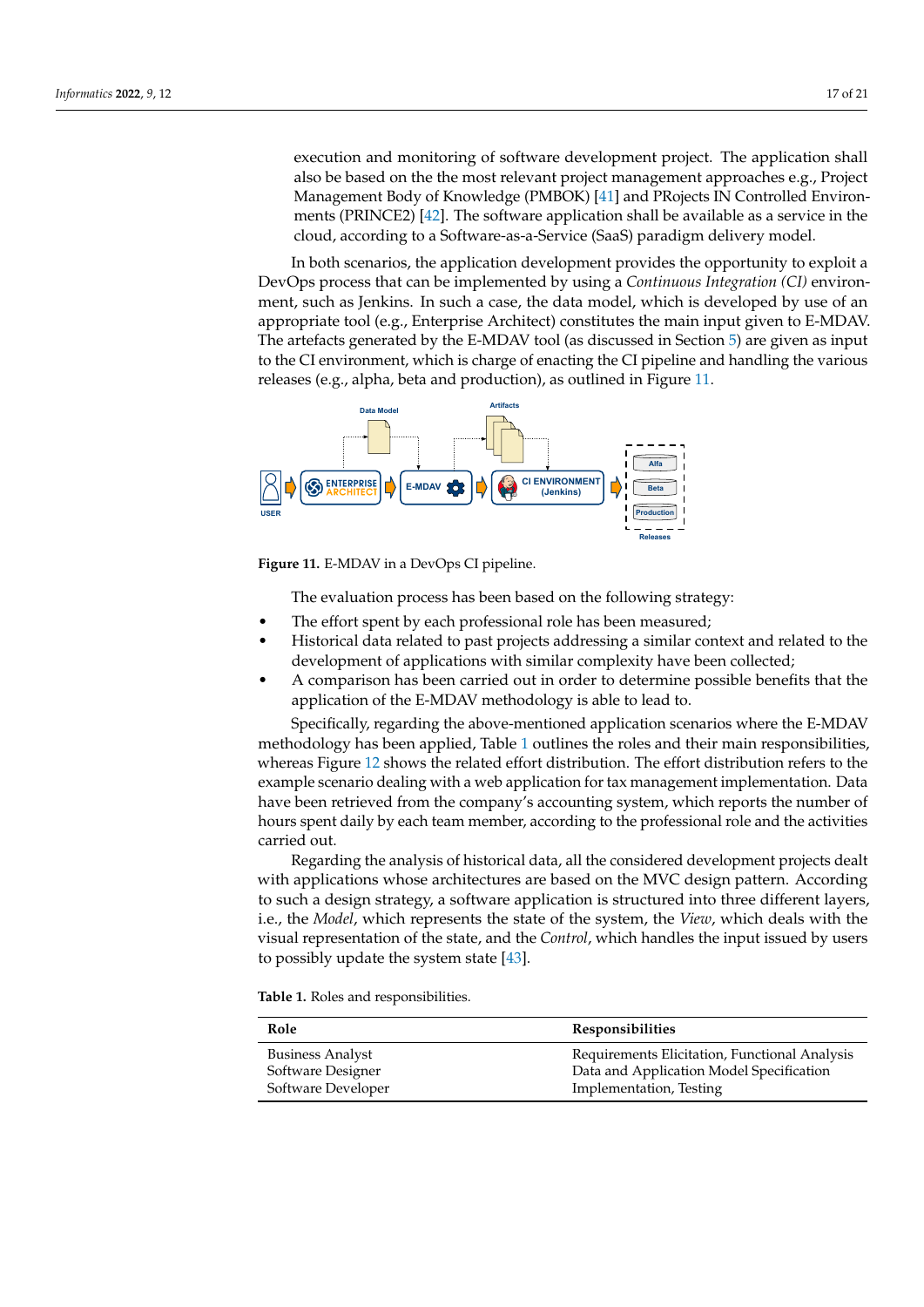<span id="page-17-0"></span>

**Figure 12.** Effort distribution for different roles (E-MDAV case).

Specifically, historical data have been collected by using the projects account systems over the past 5 years. The related effort distribution is shown in Figure [13.](#page-17-1)

<span id="page-17-1"></span>

**Figure 13.** Effort distribution for different roles (Traditional MVC approach).

Finally, Figure [14](#page-17-2) compares the effort required for developing the addressed applications in the above-mentioned cases: adopting a traditional MVC approach (blue bar) or adopting the proposed E-MDAV frawework (orange bar).

The *COnstructive COst MOdel (COCOMO)* has been used to estimate the effort of both the application of a traditional approach and the adoption of the proposed E-MDAV methodology. Specifically, the *intermediate model* and the *organic development mode* have been used for COCOMO application. The obtained effort estimation for the E-MDAV case has then been validated by collecting real data at project execution time.

<span id="page-17-2"></span>

**Figure 14.** MVC and E-MDAV project effort comparison.

The conducted analysis highlights how the application of E-MDAV leads to a significant reduction in the application development cost. Moreover, the inherent automation the MDA eases the several activities encompassed by the development process, and ultimately,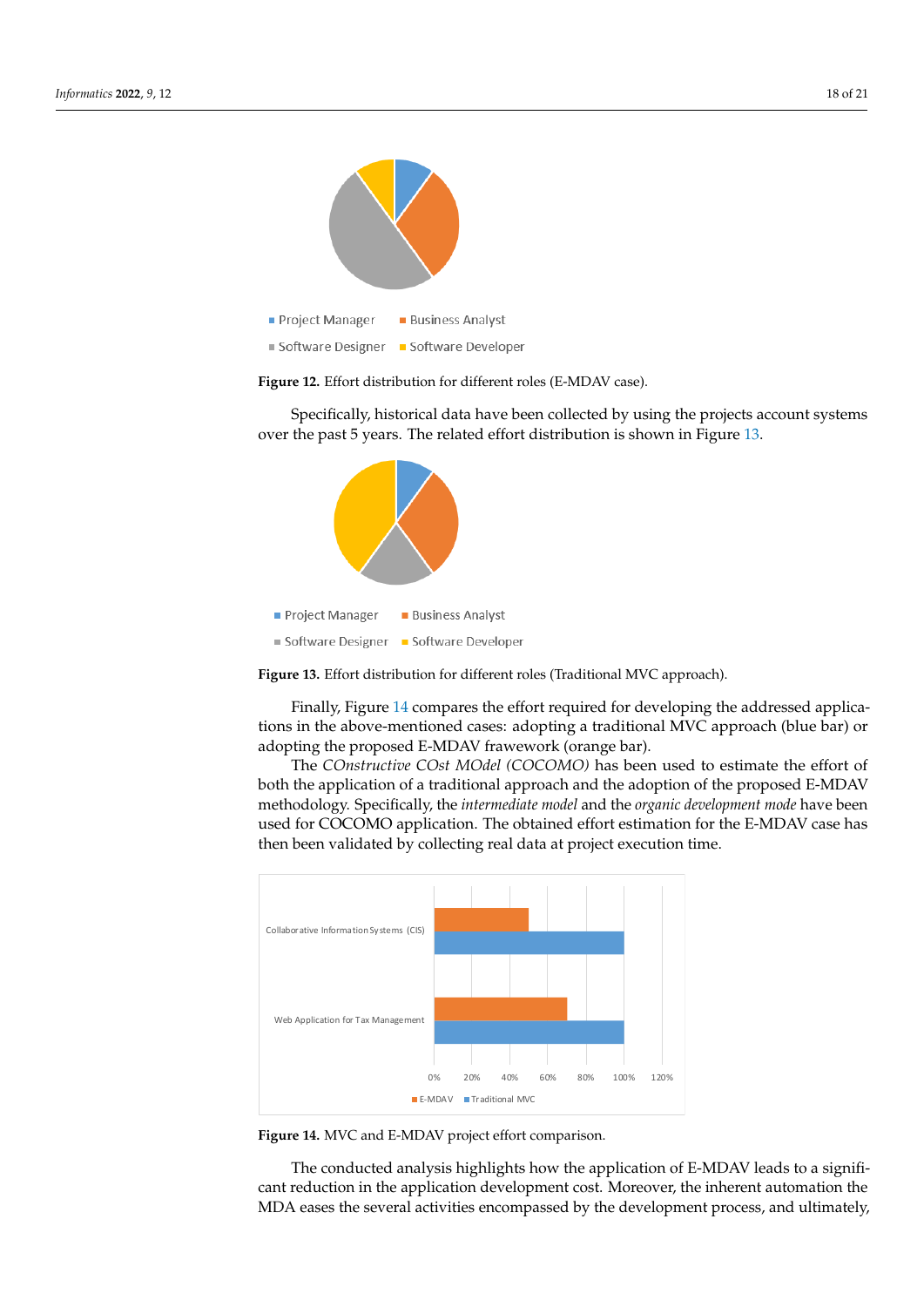allows for enhancing the effectiveness of the development process and the quality of the software product. Specifically the following benefits and goals can be obtained by the E-MDAV adoption:

- Improved consistency among artefacts produced at the various development process steps thanks to the adoption of a transformation-based approach, even when maintenance activities (e.g., artefacts/code changes) have to be carried out;
- Reduction in the required effort, time and cost;
- Reduction in the *time to market*;
- Improved cooperation between Dev and Ops teams as both are supported by the automation provided by E-MDAV;

# <span id="page-18-4"></span>**8. Conclusions**

This paper has introduced *E-MDAV (Extended MDA-VIEW)*, a framework for supporting the development process of *data-intensive* and *web-based* applications. In order to be able to effectively support agile development processes such as DevOps, E-MDAV has been founded on the pillar of *automation*. In this respect, methods and tools from the OMG's Model Driven Architecture have been used in order to implement a flow of model transformation able (i) to generate the required artefacts from abstract data models of the application to be developed, and (ii) to take as input the schema of an existing database for generating the corresponding data model and provide an effective support for conducing the application maintenance and/or reverse-engineering-related activities.

E-MDAV has been evaluated in two different application scenarios and the effort required for implementing the related software applications has been measured. Finally, a comparison with data gathered from previous projects has revealed how the adoption of E-MDAV leads to a different distribution of the effort among the various involved professionals, and ultimately, to a significant reduction in the required development time and costs. Moreover, the application of E-MDAV also allows for the achievement of several nontangible benefits such as a more effective development process, a reduced time to market and an improvement in the application quality. As the evaluation has been based on a prototypal implementation, ongoing work includes the development of a fully fledged supporting tool and the execution of a more extensive evaluation campaign.

**Author Contributions:** Original idea, A.D. and T.P.; conceptualization and methodology, P.B. and A.D.; software, T.P.; validation, analysis and discussion of the results, all authors; writing—original draft preparation, all authors; writing—review and editing, all authors, supervision, A.D. All authors have read and agreed to the published version of the manuscript.

**Funding:** This research received no external funding.

**Institutional Review Board Statement:** Not applicable.

**Informed Consent Statement:** Not applicable.

**Data Availability Statement:** The study did not employ or report any data.

**Conflicts of Interest:** The authors declare no conflict of interest.

# **References**

- <span id="page-18-0"></span>1. Abdel-Basset, M.; Chang, V.; Nabeeh, N.A. An intelligent framework using disruptive technologies for COVID-19 analysis. *Technol. Forecast. Soc. Chang.* **2021**, *163*, 120431. [\[CrossRef\]](http://doi.org/10.1016/j.techfore.2020.120431) [\[PubMed\]](http://www.ncbi.nlm.nih.gov/pubmed/33162617)
- <span id="page-18-1"></span>2. Mell, P.M.; Grance, T. *The NIST Definition of Cloud Computing*; Technical Report; National Institute of Standards and Technology (NIST): Gaithersburg, MD, USA, 2011.
- <span id="page-18-2"></span>3. Al-Mekhlal, M.; Khwaja, A.A. A Synthesis of Big Data Definition and Characteristics. In Proceedings of the 2019 IEEE International Conference on Computational Science and Engineering (CSE) and IEEE International Conference on Embedded and Ubiquitous Computing (EUC), New York, NY, USA, 1–3 August 2019; pp. 314–322.
- <span id="page-18-3"></span>4. Albert, M.; Cabot, J.; Gómez, C.; Pelechano, V. Automatic generation of basic behavior schemas from UML class diagrams. *Softw. Syst. Model.* **2010**, *9*, 47–67. [\[CrossRef\]](http://dx.doi.org/10.1007/s10270-008-0108-x)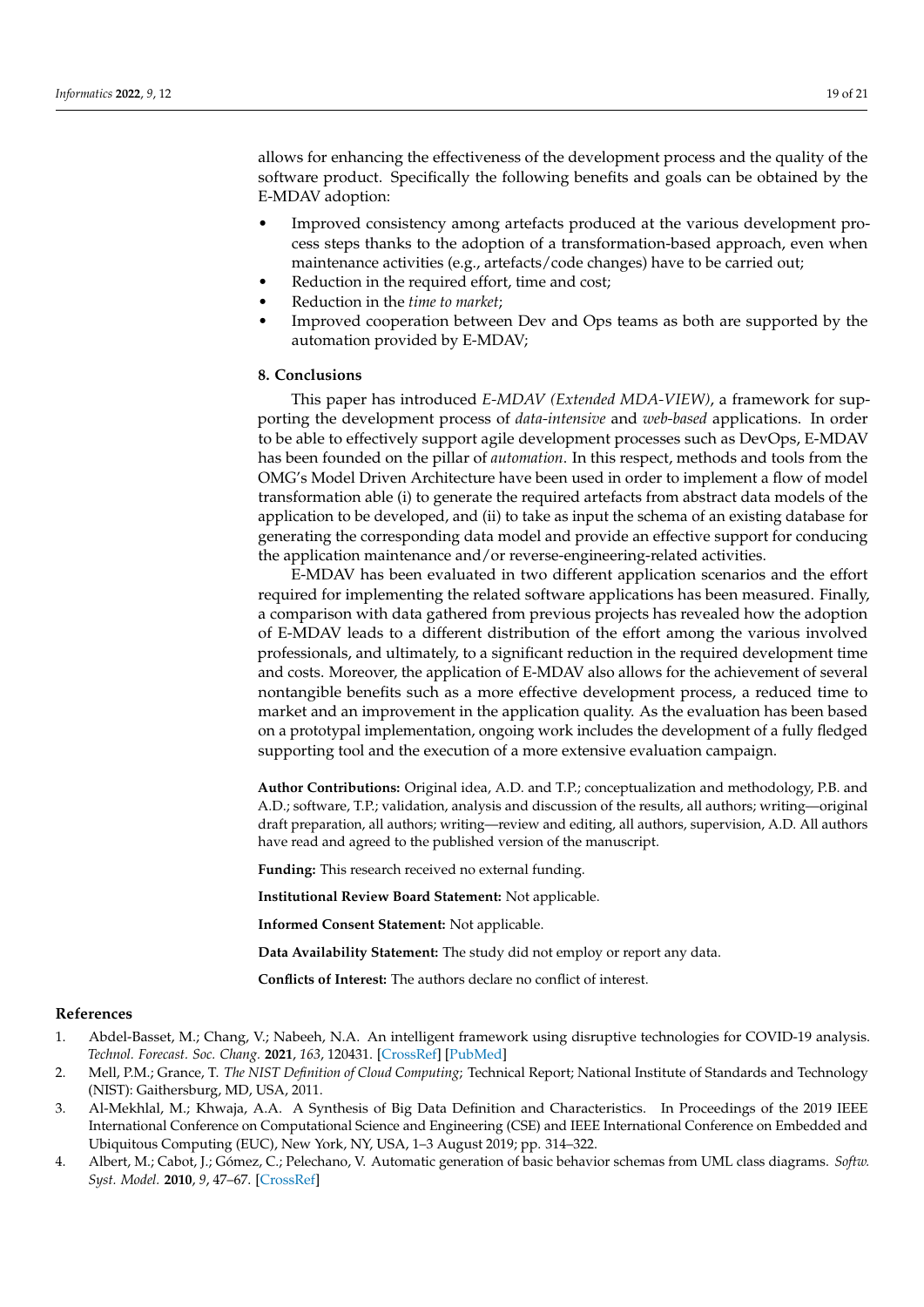- <span id="page-19-0"></span>5. Rajavaram, H.; Rajula, V.; Thangaraju, B. Automation of microservices application deployment made easy by rundeck and kubernetes. In Proceedings of the 2019 IEEE International Conference on Electronics, Computing and Communication Technologies (CONECCT), Bangalore, India, 26–27 July 2019; pp. 1–3.
- <span id="page-19-1"></span>6. Tolosana-Calasanz, R.; Bañares, J.Á.; Colom, J.M. Model-driven development of data intensive applications over cloud resources. *Future Gener. Comput. Syst.* **2018**, *87*, 888–909. [\[CrossRef\]](http://dx.doi.org/10.1016/j.future.2017.12.046)
- <span id="page-19-2"></span>7. Ebert, C.; Gallardo, G.; Hernantes, J.; Serrano, N. DevOps. *IEEE Softw.* **2016**, *33*, 94–100. [\[CrossRef\]](http://dx.doi.org/10.1109/MS.2016.68)
- <span id="page-19-3"></span>8. D'Ambrogio, A.; Falcone, A.; Garro, A.; Giglio, A. On the Importance of Simulation in Enabling Continuous Delivery and Evaluating Deployment Pipeline Performance. In Proceedings of the Italy INCOSE Conference on Systems Engineering (CIISE 2018), Rome, Italy, 28-30 November 2018; pp. 53–59.
- <span id="page-19-4"></span>9. OMG. MDA Guide Revision 2.0 (ormsc/14-06-01). 2003. Available online: [https://www.omg.org/cgi-bin/doc?ormsc/14-06-01](https://www.omg.org/cgi-bin/doc?ormsc/14-06-01.pdf) [.pdf](https://www.omg.org/cgi-bin/doc?ormsc/14-06-01.pdf) (accessed on 12 January 2022).
- <span id="page-19-5"></span>10. Hansson, D.H. Ruby on Rails Guides, v.7.01. 2020. Available online: <http://guides.rubyonrails.org> (accessed on 12 January 2022).
- <span id="page-19-6"></span>11. Schmidt, D. Guest Editor's Introduction: Model-Driven Engineering. *Computer* **2006**, *39*, 25–31. [\[CrossRef\]](http://dx.doi.org/10.1109/MC.2006.58)
- <span id="page-19-7"></span>12. Ruiz, F.J.B.; Molina, J.G.; García, O.D. On the application of model-driven engineering in data reengineering. *Inf. Syst.* **2017**, *72*, 136–160. [\[CrossRef\]](http://dx.doi.org/10.1016/j.is.2017.10.004)
- <span id="page-19-8"></span>13. Brambilla, M.; Cabot, J.; Wimmer, M. Model-driven software engineering in practice 2nd Edition. *Synth. Lect. Softw. Eng.* **2017**, *3*, 1–207. [\[CrossRef\]](http://dx.doi.org/10.2200/S00751ED2V01Y201701SWE004)
- <span id="page-19-9"></span>14. Bork, D.; Karagiannis, D. Model-driven development of multi-view modelling tools the muviemot approach. In Proceedings of the 2014 9th International Conference on Software Paradigm Trends (ICSOFT-PT), Vienna, Austria, 29–31 August; p. IS-11.
- <span id="page-19-11"></span>15. Alti, A.; Boukerram, A.; Roose, P. Context-aware quality model driven approach: A new approach for quality control in pervasive computing environments. In *European Conference on Software Architecture*; Springer: Berlin/Heidelberg, Germany, 2010; pp. 441–448.
- <span id="page-19-10"></span>16. Essebaa, I.; Chantit, S.; Ramdani, M. MoDAr-WA: Tool Support to Automate an MDA Approach for MVC Web Application. *Computers* **2019**, *8*, 89. [\[CrossRef\]](http://dx.doi.org/10.3390/computers8040089)
- <span id="page-19-12"></span>17. Raibulet, C.; Fontana, F.A.; Zanoni, M. Model-driven reverse engineering approaches: A systematic literature review. *IEEE Access* **2017**, *5*, 14516–14542. [\[CrossRef\]](http://dx.doi.org/10.1109/ACCESS.2017.2733518)
- <span id="page-19-13"></span>18. OMG. Unified Modeling Language, Version 2.5.1. 2017. Available online: <https://www.omg.org/spec/UML/2.5.1/> (accessed on 20 December 2021).
- <span id="page-19-14"></span>19. Nailburg, E.J.; Maksimchuk, R.A. *UML for Database Design*, 1st ed.; Addison-Wesley Longman Publishing Co., Inc.: Boston, MA, USA, 2001.
- <span id="page-19-15"></span>20. Iftekhar, N.; Warsi, M.R.; Zafar, S.; Khan, S.; Biswas, S.S. Reverse engineering of relational database schema to UML Model. In Proceedings of the 2019 International Conference on Electrical, Electronics and Computer Engineering (UPCON), Aligarh, India, 8–10 November 2019; pp. 1–6.
- <span id="page-19-16"></span>21. Panetti, T.; D'Ambrogio, A. A complexity-less approach for automated development of data-intensive web applications. In Proceedings of the 2018 International Symposium on Networks, Computers and Communications (ISNCC), Rome, Italy, 19–21 June 2018; pp. 1–6.
- <span id="page-19-17"></span>22. Atkinson, C.; Kühne, T. Model-driven development: A metamodeling foundation. *Softw. IEEE* **2003**, *20*, 36–41. [\[CrossRef\]](http://dx.doi.org/10.1109/MS.2003.1231149)
- <span id="page-19-18"></span>23. OMG. Meta Object Facility (MOF) Specification, Version 2.4.2. 2017. Available online: <https://www.omg.org/spec/MOF/2.4.2/> (accessed on 12 January 2022).
- <span id="page-19-19"></span>24. OMG. XMI - XML Metadata Interchange, Version 2.5.1. 2015. Available online: <https://www.omg.org/spec/XMI/2.5.1/> (accessed on 12 January 2022).
- <span id="page-19-20"></span>25. OMG. Meta Object Facility (MOF) Query/View/Transformation, Version 1.3. 2016. Available online: [https://www.omg.org/](https://www.omg.org/spec/QVT/1.3/) [spec/QVT/1.3/](https://www.omg.org/spec/QVT/1.3/) (accessed on 12 January 2022).
- <span id="page-19-21"></span>26. OMG. MOF Model to Text Transformation Language (MOFM2T), 1.0. 2008. Available online: [https://www.omg.org/spec/](https://www.omg.org/spec/MOFM2T) [MOFM2T](https://www.omg.org/spec/MOFM2T) (accessed on 12 January 2022).
- <span id="page-19-22"></span>27. Virmani, M. Understanding DevOps & bridging the gap from continuous integration to continuous delivery. In Proceedings of the Fifth International Conference on the Innovative Computing Technology (INTECH 2015), Galicia, Spain, 20–22 May 2015; pp. 78–82.
- <span id="page-19-23"></span>28. Erich, F.; Amrit, C.; Daneva, M. A Qualitative Study of DevOps Usage in Practice. *J. Softw. Evol. Process* **2017**, *29*, e1885. [\[CrossRef\]](http://dx.doi.org/10.1002/smr.1885)
- <span id="page-19-24"></span>29. Buyya, R.; Srirama, S.N.; Casale, G.; Calheiros, R.; Simmhan, Y.; Varghese, B.; Gelenbe, E.; Javadi, B.; Vaquero, L.M.; Netto, M.A.; et al. A manifesto for future generation cloud computing: Research directions for the next decade. *ACM Comput. Surv. (CSUR)* **2018**, *51*, 1–38. [\[CrossRef\]](http://dx.doi.org/10.1145/3241737)
- <span id="page-19-25"></span>30. Menascé, D.A.; Ngo, P. Understanding Cloud Computing: Experimentation and Capacity Planning. In Proceedings of the 2009 Computer Measurement Group Conference, Dallas, TX, USA, 6–11 December 2009.
- <span id="page-19-26"></span>31. Karmel, A.; Chandramouli, R.; Iorga, M. *NIST Special Publication 800-180: NIST Definition of Microservices, Application Containers and Virtual Machines*; NIST: Gaithersburg, MD, USA, 2016.
- <span id="page-19-27"></span>32. Chen, C.P.; Zhang, C.Y. Data-intensive applications, challenges, techniques and technologies: A survey on Big Data. *Inf. Sci.* **2014**, *275*, 314–347. [\[CrossRef\]](http://dx.doi.org/10.1016/j.ins.2014.01.015)